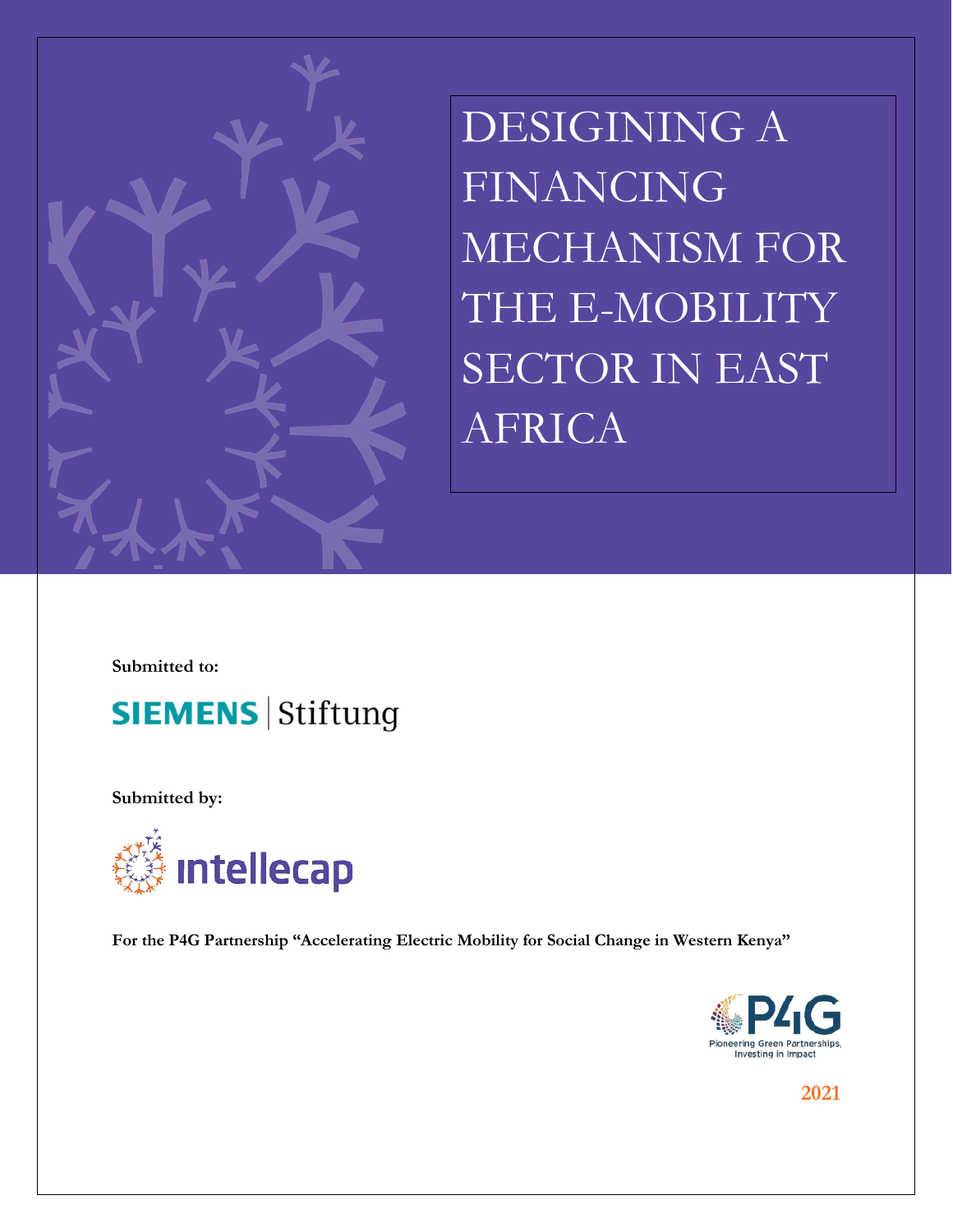## Table of Contents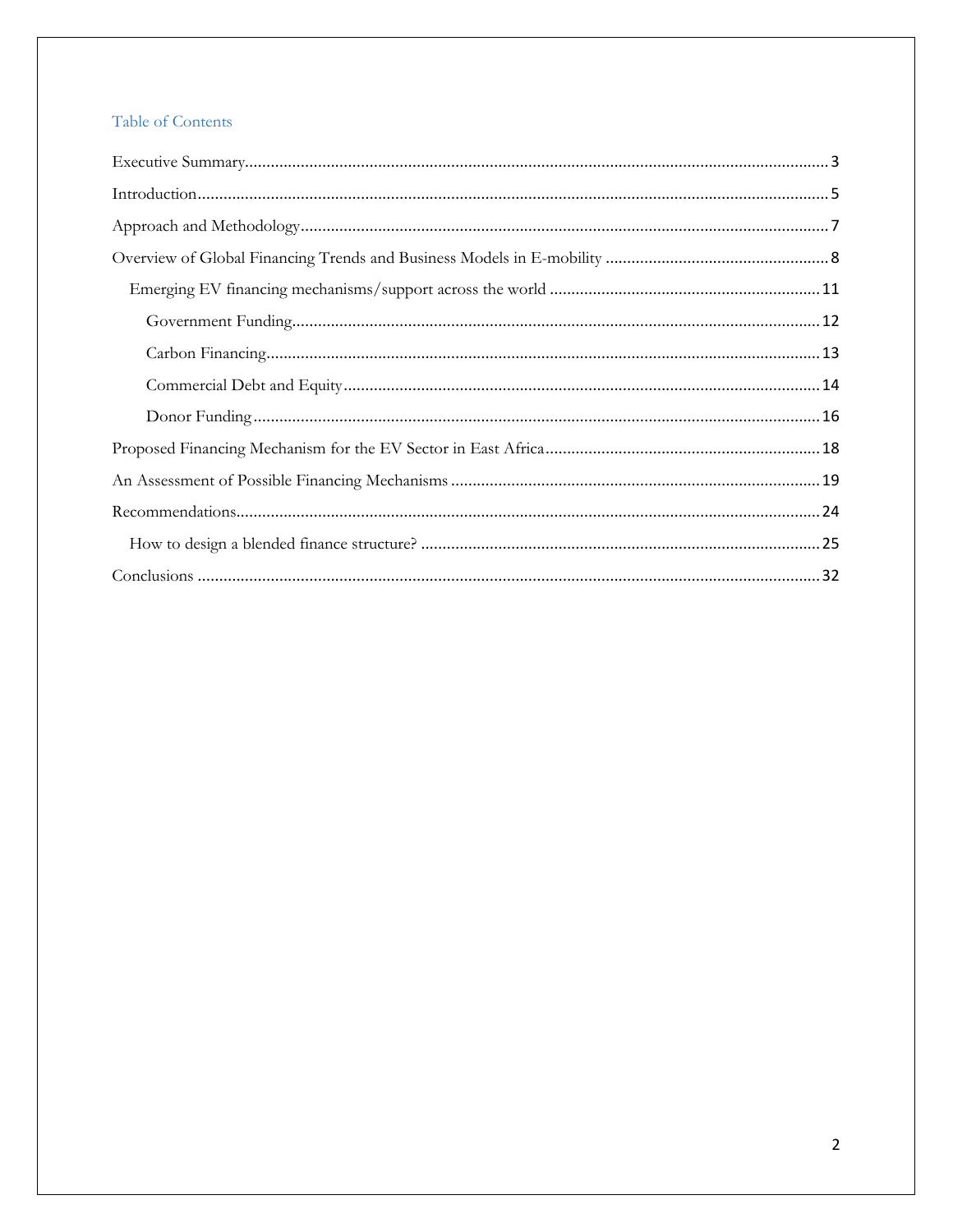## <span id="page-2-0"></span>**Executive Summary**

Africa is home to over 1.1 billion people, the world's youngest and fastest-growing population. With rapid increase in population, the continent is also urbanizing more rapidly than any other part of the world. The 1.1 billion citizens will likely double in number by 2050, and more than 80% of that increase will occur in cities, especially informal settlements. Rapid urban growth coupled with limited public transport and dependence on fossil fuels for vehicular transport has led to congestion and poor air quality in cities. Africa has also experienced an increased penetration of ICE two wheelers both in rural and urban areas. Motorcycles have become increasingly popular in rural areas where accessibility of public transport is a challenge largely because of poor road infrastructure and high costs of vehicle transport. The 2-wheeler market in Africa is expected to be USD 9 billion by 2022.

The infrastructure gap also remains high with infrastructure investments pegged at 2% of GDP compared to 5.2% in India and 8.8% in China[1.](#page-2-1) While this underspending is certainly a challenge, Africa can leapfrog by investing in a decarbonized infrastructure ecosystem (including transportation) that not only meets the needs of growing economies but also more importantly addresses the current climate crisis. Electric mobility powered by renewable energy is a possible pathway to realise individual and collective SDGs across economies. These include improved healthcare (SDG 3), employment opportunities (SDG 8), sustainable cities and communities (SDG 11) just to mention a few. Currently, 17 countries have announced 100% zero emission vehicle targets or the phase out of internal combustion engines (ICE) by 2050. It includes rapid shift to battery powered electric vehicles which can achieve a driving range of 350-400 km with high energy dense batteries in the 70-80 kWh category (as short range is currently a matter of concern for lot of customers).<sup>[2](#page-2-2)</sup>

One of the main challenges in the adoption of electric vehicles (EVs) is high upfront cost compared to ICE vehicles. Challenge of high cost of asset(s) is further aggravated with lack of affordable financing with both lack of affordable financing both for manufacturing and with purchase of the vehicles. Lack of affordable finance is due to several factors including limited risk appetite of financial institutions (FIs), limited understanding on the viability of the existing business models, nascent stage of the sector, absence of regulatory support, among others. To determine the appropriate financing mechanism for an enterprise, consumer, region, technology, or business model, it is important to understand the spectrum of capital instruments that are available in the market. The availability and suitability of such instruments typically varies with the stage of the business. Thus, it is expected that as the business models and markets mature, the cost of capital would become competitive and attractive for the enterprises as well as consumers (given the perceived reduced risk).

While designing financial instruments, we understand that there are different classes of capital namely, grants, debt, and equity. Grants are often referred to as part of risk mitigation instruments whereas debt and equity are form of commercial capital. Thus, below is a brief overview of the various financial instruments that are typically available for enterprises.

- **Risk mitigation Instruments**: These are government or donor backed financing instruments that mostly support in the early life cycle of a company. Early-stage grants are usually the most common type. Grants may also be deployed as research and development (R&D) funding, results-based financing (RBF), technical assistance support, publicly funded demand side and supply side subsidies, etc.
- **Equity Instruments:** This funding seeks to take minority or controlling stake in a business where rewards are either through periodic dividends or monetised capital gains through exits.

<span id="page-2-1"></span> <sup>1</sup> <https://www.weforum.org/agenda/2018/06/Africa-urbanization-cities-double-population-2050-4%20ways-thrive/>

<span id="page-2-2"></span><sup>2</sup> <https://aemda.org/knowledge-hub/>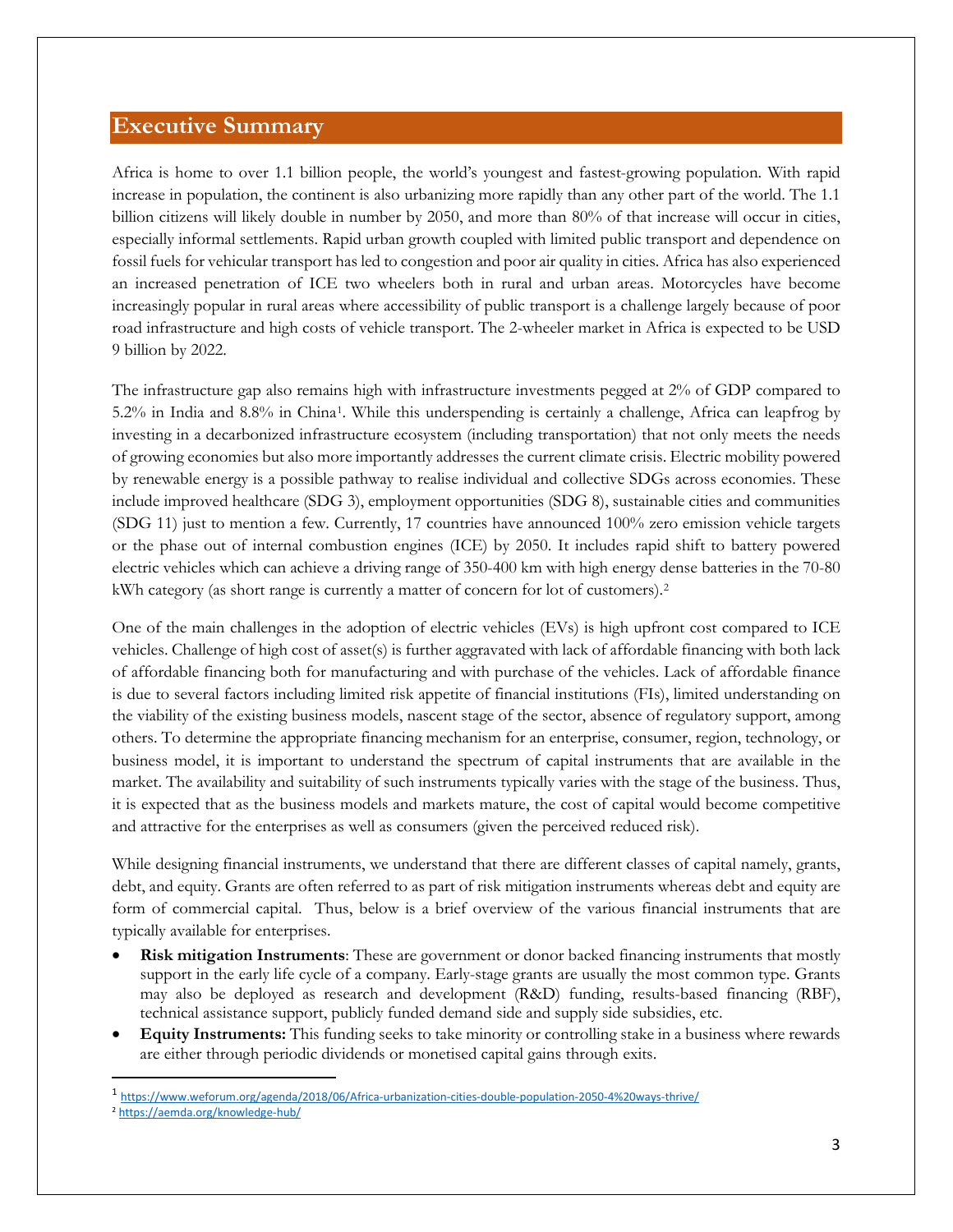- **Debt Instruments:** Debt investments usually require a fixed or variable interest rate over and above the principal amount as compensation for the risk undertaken. Other layers of protection such as collateral, share pledges, charge/lien/debenture over bank accounts may be part of the negotiation depending on the perceived risk of the borrower.
- **Hybrid instruments:** These contain a mix of different types of capital or characteristics. Examples include venture debt, mezzanine funding, preferred equity, convertible debt, debt with grant layers, blended financing etc. Social impact bonds are also categorized as a hybrid-instruments given the social and commercial expectations of such investors.

While the above summary is not exhaustive, it shows that addressing financing requirements is an ongoing activity throughout the lifecycle of a business or project.

Overall, we have ranked different financing mechanisms based on ease of implementation, appropriateness for the African landscape, and scalability to identify the possible financial mechanism that would be a reasonable proposition within the context of early stage EV sector in Africa. In terms of ease of implementation, we considered the relative ease of different financing options for implementation both from a fund manager's perspective and an enterprise fit perspective. We have also considered the potential scale of such options in the future. The second assessment criteria include appropriateness of the instrument for the countries in Africa (or market consideration). In this we analysed how the different financing mechanisms are developed in other countries and whether a given instrument can be contextualized specifically for Africa. They key parameters for such consideration were evaluated and studied. Lastly, we also analysed market positioning factors for instance, government policy, and other macroeconomic variables such as corporate policy actions current ICE vehicle manufacturers have towards energy transition of transportation infrastructure. This approach, methodology and overall understanding was an output of extensive literature reviews from secondary sources, in-house analysis, as well as stakeholder interviews.

Post analysis, we understand that there is a case to promote and launch a blended finance mechanism as the appropriate financing mechanism for e-mobility sector in Africa. The first step for the design of the blended finance structure would be to identify the jurisdiction of the fund. Some of the key considerations in assessing potential locations where the fund would be domiciled include aspects of tax incentives for fund managers, flexibility of the legal framework, potential restrictions on capital flows or exchange controls, political stability, and governance aspects as well as investor sentiments.

The second step in developing the blended instrument is to appropriately structure the fund. Here, in addition to identifying the fit-for purpose fund manager, the mechanism would need a hybrid stage gate approach where early-stage enterprises could receive more catalytic grant financing while mature stage enterprises would be financed from a possible combination of milestone-based funding and/or debt and equity capital instruments. This allows for the fund to respond to the multiplicity of funding needs in the EV sector while at the same time maintaining its low-cost characteristics. Lastly, we provided a landscape view of potential financiers for the blended fund given their current risk appetite, mission, and strategic fit with respect to the intended objective of the mechanism (i.e., to achieve low-cost capital and unlock scale).

In the next sections, we have captured relevant information concerning trends across different financial instruments whilst appreciating the variations across regions and business models where the data was available.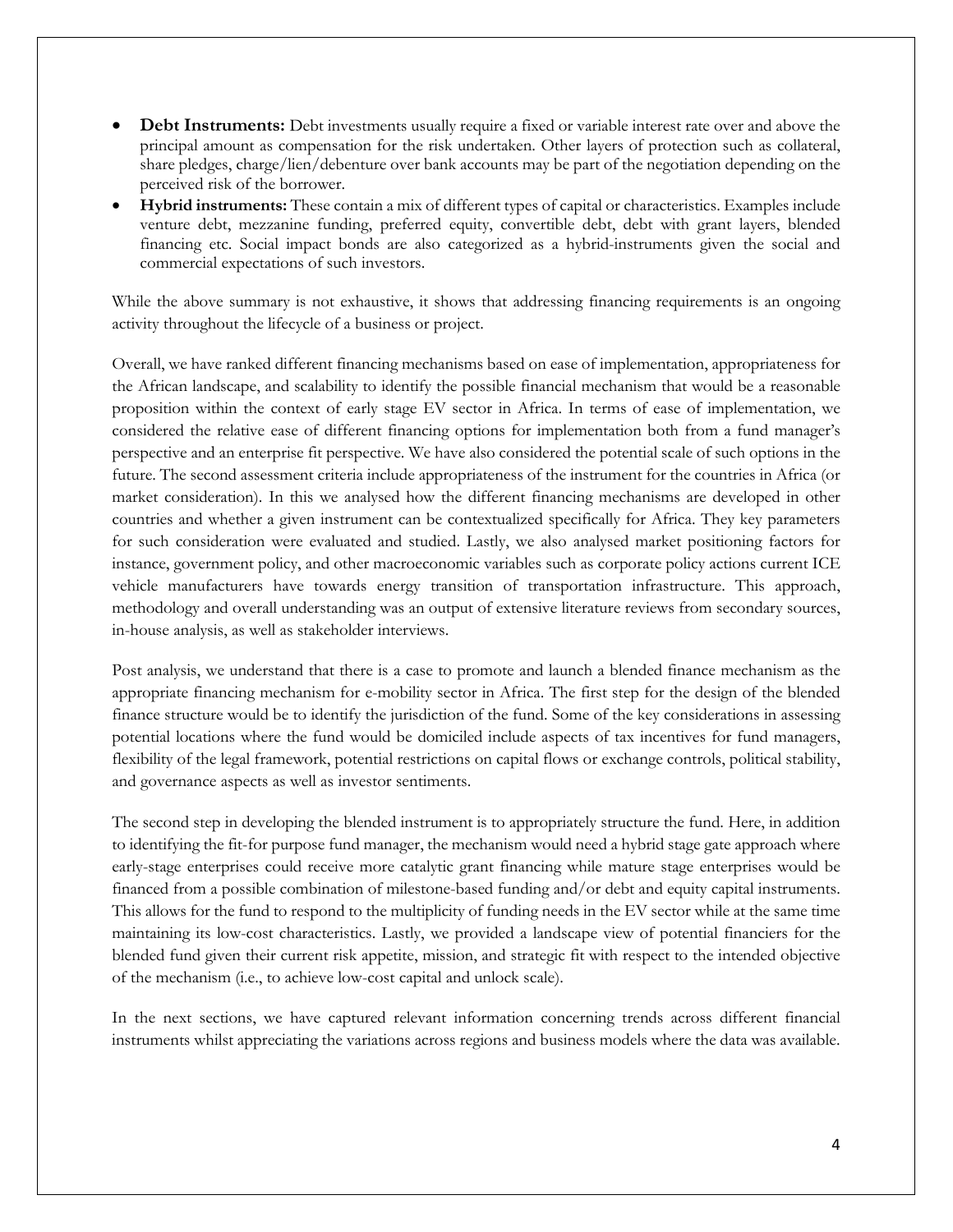## <span id="page-4-0"></span>**Introduction**

The EV sector in East Africa represents a small proportion of the transportation sector as highlighted in an earlier report titled *"Accelerating E-Mobility Solutions for Social Change in Africa''* which was prepared in May 2021 as part of this project. Access to finance has been identified as one of the main challenges impacting the growth of the EV sector in East Africa. This study aims to compare and analyse existing and previously applied financing mechanisms regarding their suitability and success for the EV sector in East Africa.

A study by the Association of Electric Mobility & Development in Africa (AEMDA) identified that there are 18 EV companies in Kenya where 86% of the ones surveyed have been in operations for less than three years. Furthermore, equity and crowdfunding accounted for 33% of total funding, 34% from grants, and 33% are bootstrapped (surviving on founders' equity).[3](#page-4-1) This indicates the early stages of EV businesses in Africa. A separate study focusing on the Ugandan market, mapped that there are only two private sector companies and one parastatal company focusing on e-mobility[4.](#page-4-2)

Further, financing of EVs in East Africa is quite low compared to the flow of finance into other clean energy sectors. Given that e-mobility involves understanding of different technologies across 2-wheelers, 3-wheelers, 4-wheelers, and e-boats, the approach to financing needs to be specific and generally vary due to the different business models. The scope of the report broadly highlights the type of financing mechanisms that can be best aligned with the emerging business models across segments in the region. 2-wheelers have become more common compared to other technologies like e-buses in the region. The figure below highlights some of the publicly documented potential sources of EV financing for the transportation segment.

| <b>Funding Source</b>                                     | <b>Example</b>                                                                                 | <b>Financial Products</b>                                             | <b>What is Financed</b>                                                                  |
|-----------------------------------------------------------|------------------------------------------------------------------------------------------------|-----------------------------------------------------------------------|------------------------------------------------------------------------------------------|
| <b>Multilateral</b><br><b>Development</b><br><b>Banks</b> | <b>World Bank</b><br>Inter-American-, African- and Asian<br><b>Development Banks</b>           | Concessional loans.<br>grants, guarantees,<br>results-based financing | <b>Bus and infrastructure</b><br>acquisition and<br>operations                           |
| <b>Climate Finance</b><br>(including for<br>NDCs)         | Clean Technology Fund, Green<br>Climate Fund, Global Environmental<br><b>Facility</b>          | Concessional loans.<br>grants quarantee, equity                       | Incremental cost of low<br>carbon investments                                            |
| <b>National</b><br><b>Development</b><br><b>Banks</b>     | China Development Bank,<br>Bancoldex (Colombia), Development<br><b>Bank of the Philippines</b> | Loans to buyers, credit<br>lines to manufacturers                     | Intermediary for co-<br>financing, blending of<br>governmental and<br>commercial sources |
| <b>Export-Import</b><br><b>Banks</b>                      | OECD list of official export credits<br>agencies; Berne Union association                      | Loans, guarantees, and<br>insurance to exporters                      | Supports exporters                                                                       |
| <b>Commercial</b><br><b>Banks</b>                         | Large banks (eg. IDCBY, JPMorgan<br>Chase, JPHLF, CICHY, BAC.<br>ACGBY.<br>CRARY, WFC)         | Loans, lease financing,<br>insurance                                  | Supports exporters                                                                       |
| <b>Manufacturer</b><br>Leasing                            | Scania, Proterra                                                                               | Lease financing for bus,<br>infrastructure or batteries               | Largest volume of<br>financing                                                           |
| <b>Specialized</b><br><b>Leasing</b><br><b>Companies</b>  | Connect through manufacturers                                                                  |                                                                       | Partial or full coverage of<br>purchase cost                                             |

*Figure 1: EV Financing options* 

#### **Source:** [UNEP](https://wedocs.unep.org/bitstream/handle/20.500.11822/25188/TransformingTransportation_CleanandEfficientTechnologies.pdf)

<span id="page-4-2"></span><span id="page-4-1"></span> <sup>3</sup> <https://aemda.org/knowledge-hub/>

<sup>4</sup> <https://sun-connect-ea.org/wp-content/uploads/2021/05/Electric-Mobility-in-Uganda.pdf>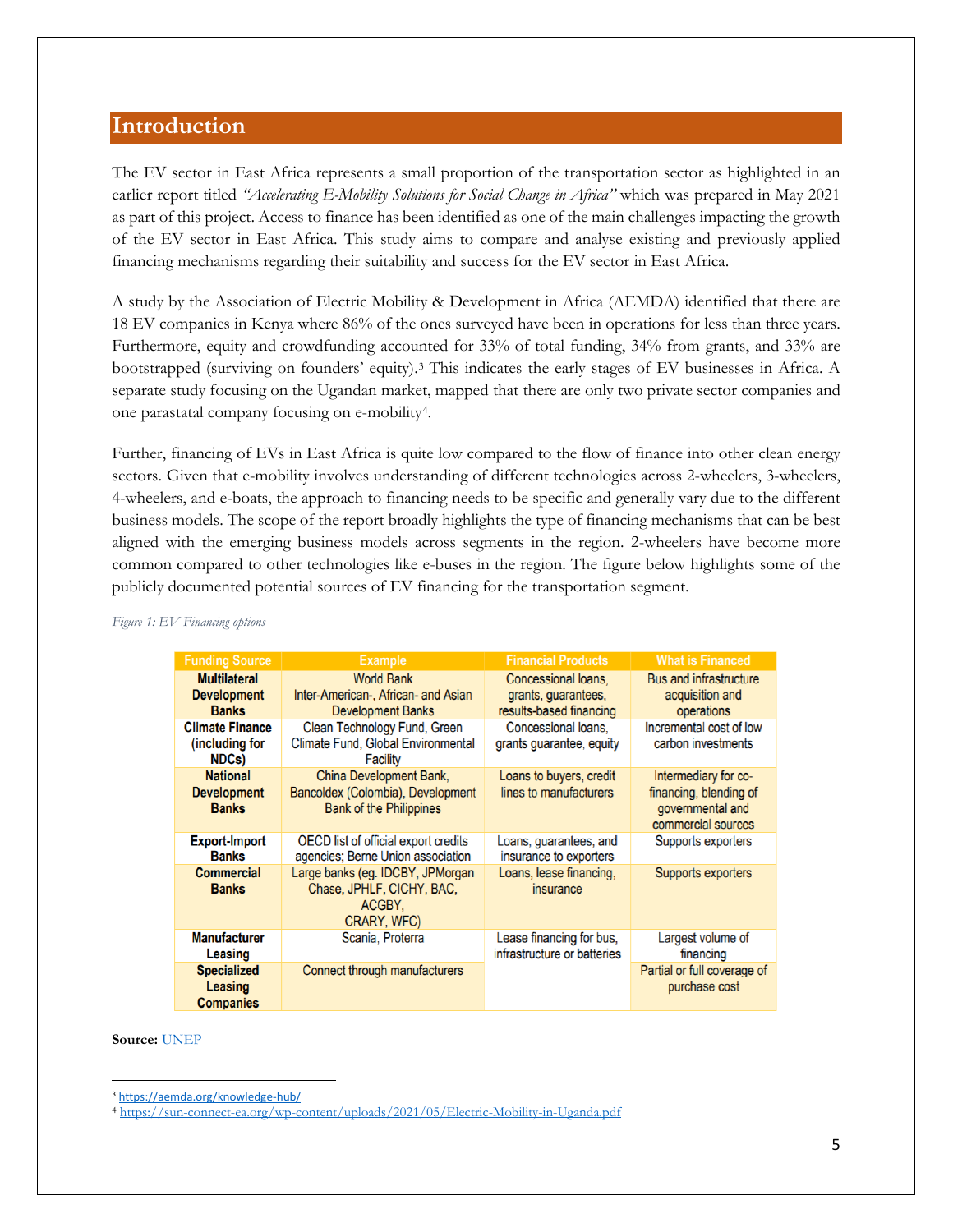The above figure provides an indicative list of potential public and private sector EV financiers. Further, we have explored examples of the financing approaches in the region which shows that most of the above players largely remain untapped. The next section briefly captures the approach and methodology that was used in undertaking the study.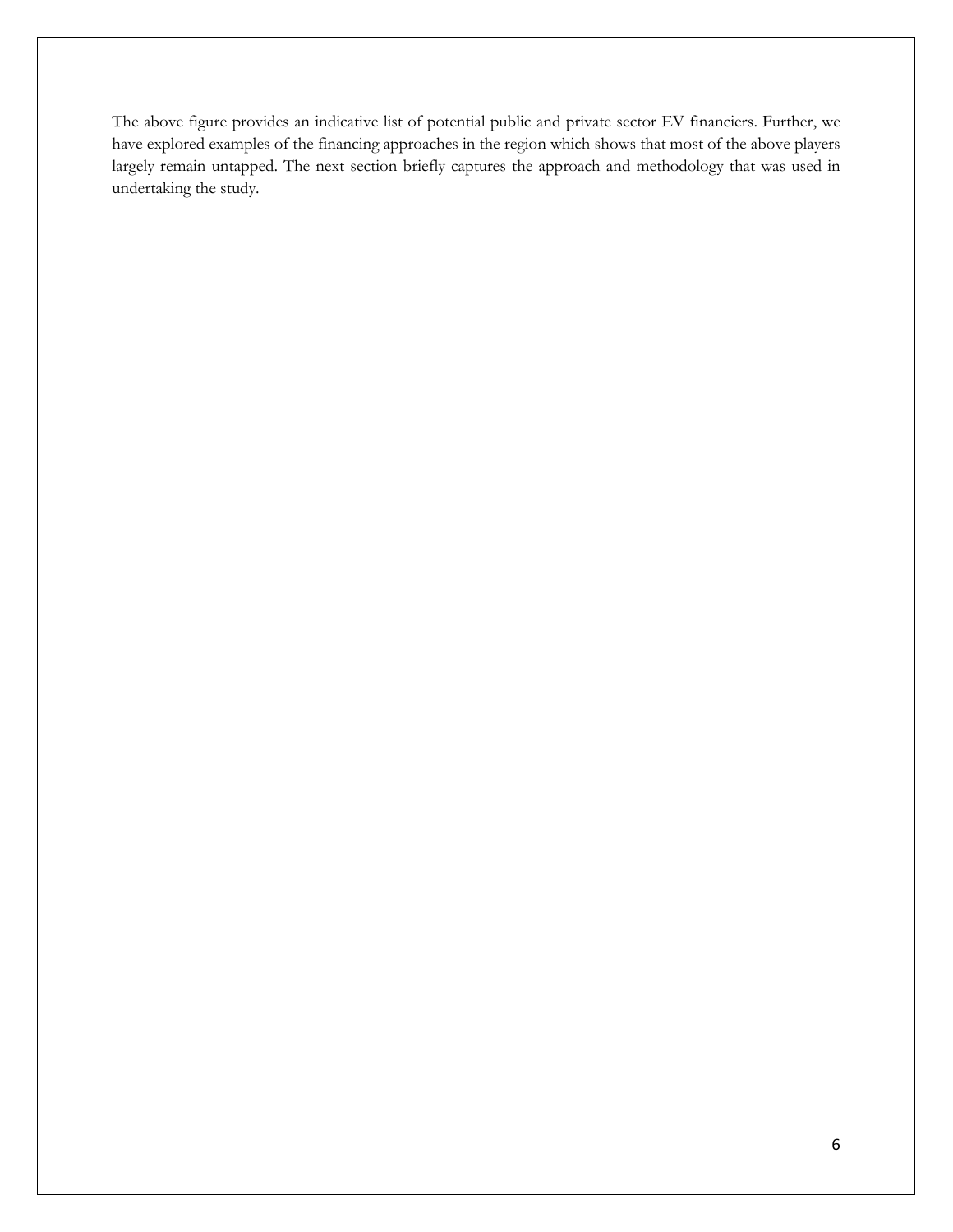# <span id="page-6-0"></span>**Approach and Methodology**

While developing the financing mechanism, the first step was to map the state of the sector in the region which included understanding of challenges as well as opportunities across different segments. The earlier report *"Financial needs, growth and scale-up strategies per commercial partner organization"* incorporated insights from desk research and primary interviews with enterprises in the EV sector in East Africa. It also included discussions with development partners, financial institutions, and research organizations to understand the need and requirement to solve financing challenges in the region.

The report at hand has been prepared to suggest the appropriate financing mechanism that could be adopted for the promotion of EVs in East Africa addressing bottlenecks around the unavailability and unaffordability of capital. The overall approach adopted by us to prepare the report is highlighted below:

| Some of the stakeholders include.                                                                                                                                                                                                                                                                                                                                                                                                                                                                                                                                                                                                                                                                                                                                                                                                                                                                                                                                                                                                                                                                                                                                                                                                                                                                        |
|----------------------------------------------------------------------------------------------------------------------------------------------------------------------------------------------------------------------------------------------------------------------------------------------------------------------------------------------------------------------------------------------------------------------------------------------------------------------------------------------------------------------------------------------------------------------------------------------------------------------------------------------------------------------------------------------------------------------------------------------------------------------------------------------------------------------------------------------------------------------------------------------------------------------------------------------------------------------------------------------------------------------------------------------------------------------------------------------------------------------------------------------------------------------------------------------------------------------------------------------------------------------------------------------------------|
| EV players: Asobo, Bodawerk, Opibus, Anywhere.Berlin, Tugende, and<br>$\bullet$                                                                                                                                                                                                                                                                                                                                                                                                                                                                                                                                                                                                                                                                                                                                                                                                                                                                                                                                                                                                                                                                                                                                                                                                                          |
| PowerHive.                                                                                                                                                                                                                                                                                                                                                                                                                                                                                                                                                                                                                                                                                                                                                                                                                                                                                                                                                                                                                                                                                                                                                                                                                                                                                               |
| Development Partner: Siemens Stiftung (Foundation), UNEP, Shell Foundation                                                                                                                                                                                                                                                                                                                                                                                                                                                                                                                                                                                                                                                                                                                                                                                                                                                                                                                                                                                                                                                                                                                                                                                                                               |
| Investors: Factor-E Ventures, and InfraCo Africa                                                                                                                                                                                                                                                                                                                                                                                                                                                                                                                                                                                                                                                                                                                                                                                                                                                                                                                                                                                                                                                                                                                                                                                                                                                         |
| Other key players: World Resources Institute (WRI), Association of Energy<br>$\bullet$<br>Professionals Kenya, and Association of Electric Mobility & Development in Africa<br>(AEMDA)                                                                                                                                                                                                                                                                                                                                                                                                                                                                                                                                                                                                                                                                                                                                                                                                                                                                                                                                                                                                                                                                                                                   |
| EV financing across the globe - U.S., Europe (e.g., case study of Valeo), Asia (focus<br>$\bullet$<br>on different business models for financing EVs in India).                                                                                                                                                                                                                                                                                                                                                                                                                                                                                                                                                                                                                                                                                                                                                                                                                                                                                                                                                                                                                                                                                                                                          |
| EV financing in East Africa (with understanding of case studies on Tugende, among<br>$\bullet$<br>others).                                                                                                                                                                                                                                                                                                                                                                                                                                                                                                                                                                                                                                                                                                                                                                                                                                                                                                                                                                                                                                                                                                                                                                                               |
| Contextualized insights from the literature review and primary research.<br>$\bullet$                                                                                                                                                                                                                                                                                                                                                                                                                                                                                                                                                                                                                                                                                                                                                                                                                                                                                                                                                                                                                                                                                                                                                                                                                    |
| Developed a framework that assessed different financing approaches. The<br>$\bullet$<br>framework used three important facets to establish a mechanism's applicability for<br>the EV market in East Africa.<br>Ease of implementation: i.e., whether the mechanism has been implemented<br>O<br>earlier and if it has shown successful proof of concept; has the structure been<br>used in East Africa and in the EV sector given the existing regulatory limits; and<br>how many stakeholders and agencies are involved to operationalize the<br>mechanism.<br>Appropriateness for the Africa EV landscape: i.e., if the structure could meet<br>O<br>the financing needs of EV enterprises in Africa including if the mechanism<br>considered future uncertainties (potential risks) in the EV sector in the region.<br>Scalability: i.e., how many financing institutions including DFIs are promoting<br>O<br>the structure and whether the structure is applicable across stages, business<br>models and products/solutions.<br>Incorporated quantitative assessment of the future EV market size to estimate the<br>amount of funding gap (i.e., using Kenya as a base case due to limited data in other<br>markets).<br>Validated outputs through internal peer reviews.<br>Prepared final report |
|                                                                                                                                                                                                                                                                                                                                                                                                                                                                                                                                                                                                                                                                                                                                                                                                                                                                                                                                                                                                                                                                                                                                                                                                                                                                                                          |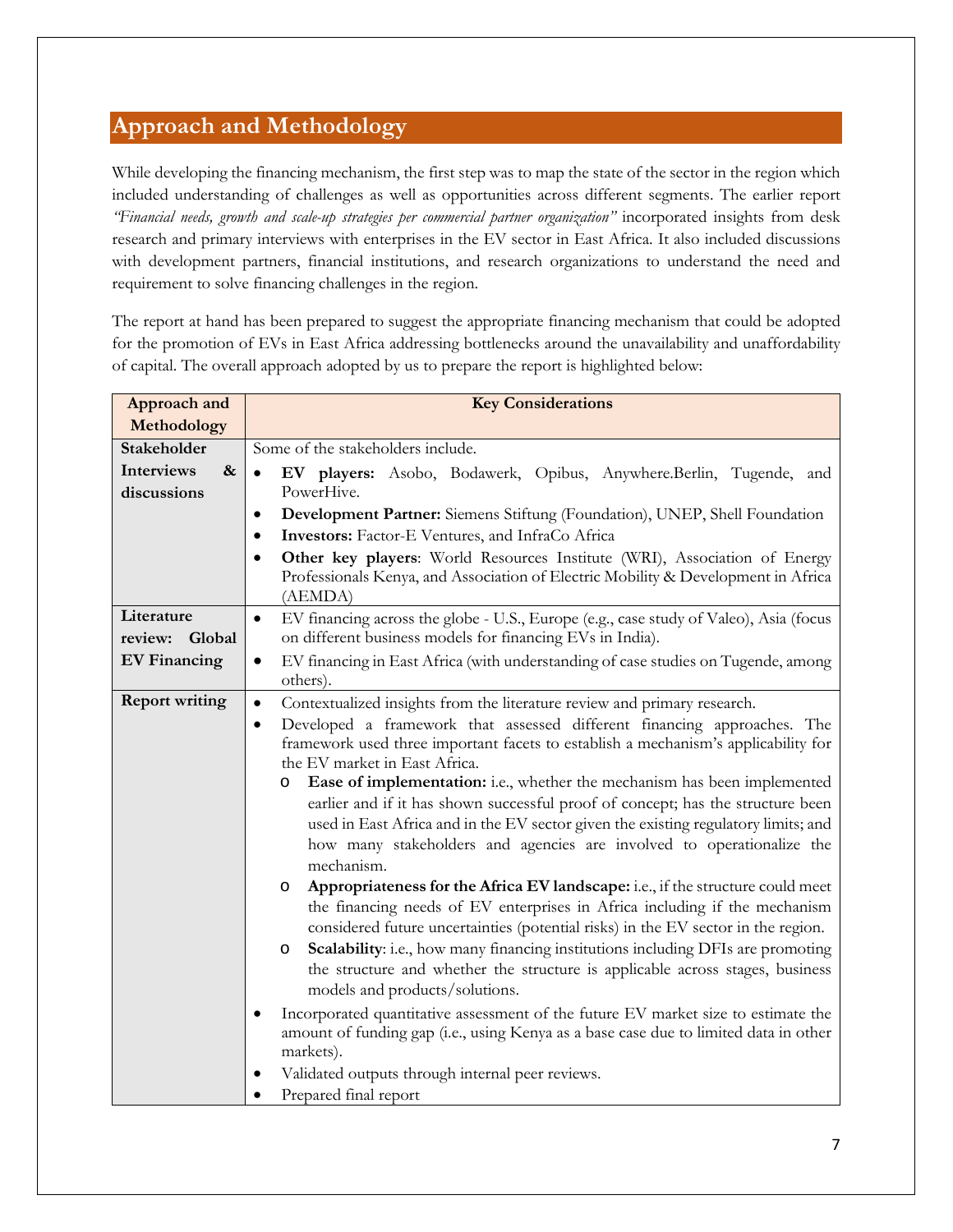# <span id="page-7-0"></span>**Overview of Global Financing Trends and Business Models in Emobility**

To appreciate the appropriate financing mechanism for EV applications, it is critical to understand the emerging as well as existing business models across the globe. Some of the emerging and existing business models that are supporting the development/ flourishing of the global electric mobility sector include<sup>[5](#page-7-1)</sup>;

- *Product sales/Direct sale*: EV is sold as a product. For example, Tesla and others sell EVs for personal/ professional use.
- *Mobility-as-as-service:* Payments are made for rides or temporary usage of vehicles, also known as car/ridesharing model. EkoRent who pioneered the Nopea rides vehicle is an E-taxi in Nairobi that applies this model.
- *Deployment of Alternative Fuel Infrastructure* (e.g., hydrogen, electricity sales): This is common in Japan where Toyota through government incentive is providing the technology to the market (more details in the subsequent chapters).
- *Battery-As-a-Service:* Customers pay for vehicle except battery and leases battery on rent. It reduces upfront cost of EVs making it more affordable for users. Nio (in China) has launched battery as a service model for EVs, offering charging and swapping of batteries for EV owners. Users buy car without the battery and can subscribe to a 70-kWh battery for \$142 per month

In Africa, these models have also been introduced in the recent past. For example, companies like Ampersand (in Rwanda) combine two models i.e., selling 2-wheelers (direct product sales) and offering a battery swap option for a small fee (i.e., battery as a service where the rider will swap his/her battery depending on the usage/requirement).

Moreover, given that the sector is still at a nascent stage, monetization of data (i.e., allow third parties to use the rider's data) is still yet to be explored and optimized. However, companies are using algorithms and data gathered (using GPS) and other applications to optimize route plans or to track system performance such as battery usage thereby communicating with the rider or driver. This can also become some form of monetization since it helps lower operational costs whilst increasing the productivity of the underlying assets.

It is important to note that each of the above business models may require different types of capital to align with the nature of cash-flows. For instance, product sales require an upfront capital for building production lines and distribution channels. Whereas for mobility-as-a-service model, working capital at low/affordable rates is required to secure a significant threshold of market share. As for electricity sales, upfront investment is required for the infrastructure. Here, usage of electric vehicles is necessary to provide the data that would define the financing needs.

In East Africa, several EV start-ups are deploying grants into multiple assets such as charging infrastructure, electric vehicles, and remote monitoring software. The consequence of this mode of operation is that such start-ups would often need long term patient capital which may not be readily available in the market.

<span id="page-7-1"></span>5 Access to Finance study [**Link:**

https://www.eib.org/attachments/pj/access\_to\_finance\_study\_on\_innovative\_road\_transport\_en.pdf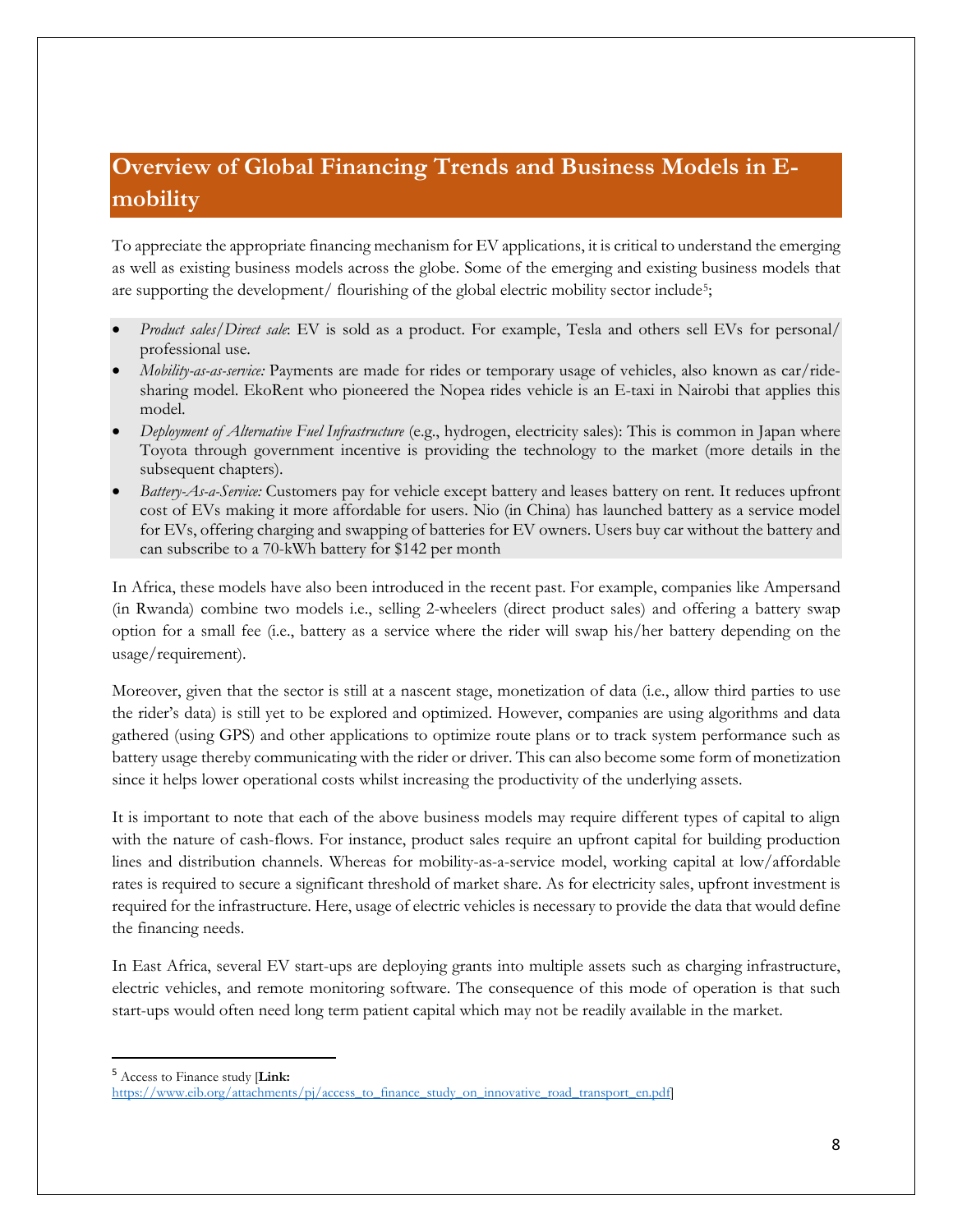Further we mapped different business models and the different type of financing needs across them, along with data from other markets like India which provided some use cases of how to design financing mechanisms for more nascent regions like East Africa. This is mainly due to the comparability of the economic status of India with most of the countries in East Africa. The EV sector in India knows three popular business models that influence the financing of the EV sector. These are:

- **Upfront purchase model**: Ownership of the asset is transferred to the buyer either through upfront selffinancing or debt from banks.
- **The lease business model**: The payment for the asset is structured in a lease arrangement. Risks such as operation and maintenance may be shared or owned by one entity depending on the nature of the lease arrangement.
- **The battery (separate) PAYG model**: In this model, the battery component is not priced into the purchase value of the EV to lower upfront costs. It is provided on a pay-as-you-go battery as a service system that enables the customers to replace the batteries of their EVs at the swapping stations – like refuelling at a petrol station.

The table below shows the purchase business model and compares different financing mechanisms common across India as well as the key benefits and drawbacks concerning each financing approach. It is also important to note that the current challenge in India concerning debt financing is the low loan-to-value ratio. Banks are only open to financing a lower proportion of the total EV's value as opposed to what they would advance to the ICE vehicles. This trend is likely to be the case if banks in E. Africa were to consider lending to EVs; similar risk averseness would be expected, evidenced by low LTV funding. The role of the government in unlocking access to finance is also pivotal for the EV sector in India.

|                            | <b>PURCHASE BUSINESS MODEL</b> |                       |                    |                                          |
|----------------------------|--------------------------------|-----------------------|--------------------|------------------------------------------|
| Approach                   | <b>Description</b>             | <b>Key benefits</b>   | Key drawbacks      | <b>Examples</b>                          |
| Equity/                    | Fleet                          | One has control over  | High upfront costs | <b>Lightning Logistics</b>               |
| personal                   | operators/owners               | assets and is not     | for self-funding   | (Bangalore) purchased its                |
| funds                      | buy vehicles through           | dependent on other    |                    | final-mile delivery fleet                |
|                            | equity or personal             | stakeholders          |                    | entirely through equity.                 |
|                            | funds.                         |                       |                    |                                          |
| Debt/                      | Fleet                          | Lowers entry barriers | Reduces capacity   | In 2017, EESL issued green               |
| corporate                  | operators/owners               | due to access to      | to raise debt for  | bonds worth INR640 crore                 |
| loans                      | buy vehicles through           | external funding      | operations/        | (USD100 million) to support              |
|                            | debt.                          |                       | expansion          | its environmentally focused              |
|                            |                                |                       |                    | initiatives including EVs <sup>6</sup> . |
| Retail<br>$\langle$ loans/ | Individuals buy                | Loans are linked to   | Subject to high    | The SBI Green Car Loan                   |
| vehicle                    | vehicles using                 | vehicle prices only.  | interest.          | programme offers finance for             |
| financing                  | specific vehicle loans.        | Room to raise debt    | Low loan-to-value  | $e-4Ws7$ .                               |
|                            |                                | for other functions.  | (LTV) ratios.      |                                          |
| Demand                     | A third-party                  | The higher volume     | Success is         | EESL leased electric cars to             |
| aggregation/               | purchase vehicle in            | reduces transaction   | dependent on       | ride-hailing company                     |
| bulk                       | bulk, to leverage              | and unit costs.       | procurement        | BluSmart. ~300 EVs,                      |
| procurement                | economies of scale.            | Diversified risk      | volume.            | procured in bulk from                    |
|                            | The vehicles are sold          | exposure is across    |                    | Mahindra & Mahindra and                  |

 $\overline{a}$ <sup>6</sup> ET Bureau, The Economic Times, [https://economictimes.indiatimes.com/markets/stocks/news/eesl-to-raise-100m-via-green-](https://economictimes.indiatimes.com/markets/stocks/news/eesl-to-raise-100m-via-green-bonds/articleshow/59263823.cms?from=mdr)

<span id="page-8-0"></span>[bonds/articleshow/59263823.cms?from=mdr](https://economictimes.indiatimes.com/markets/stocks/news/eesl-to-raise-100m-via-green-bonds/articleshow/59263823.cms?from=mdr)

<span id="page-8-1"></span><sup>7</sup> State Bank of India;<https://www.sbi.co.in/web/personal-banking/loans/auto-loans/green-car-loan>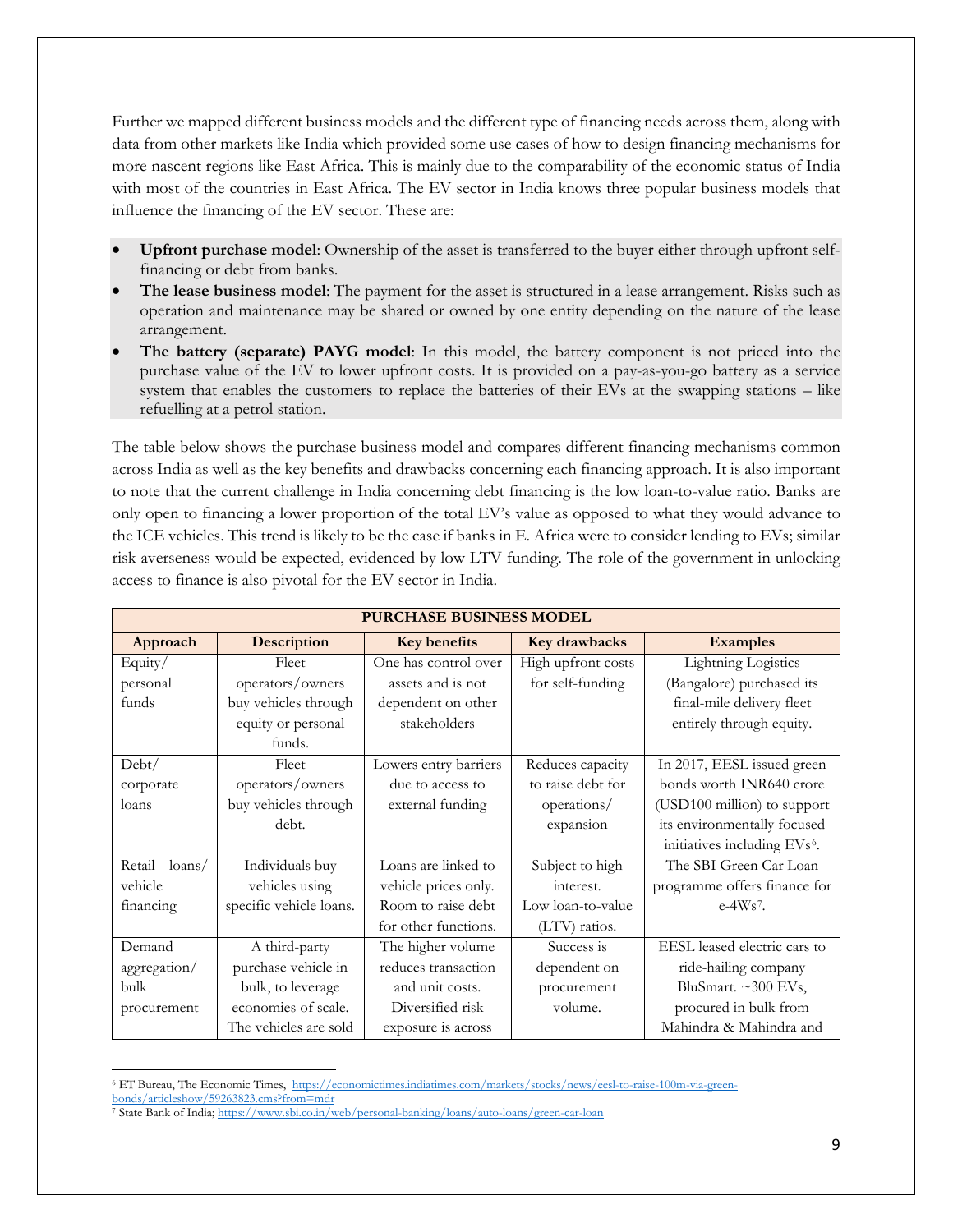| or subleased to fleet | the customer pool if | Requires     | Tata Motors, have been |
|-----------------------|----------------------|--------------|------------------------|
| operators or drivers. | the technology is    | interagency  | leased.                |
|                       | underutilised        | coordination |                        |

**Source**[: RMI India](https://www.rmi-india.org/insight/mobilising-finance-for-evs-in-india)

The lease business model reduces the burden of upfront financing for the consumer by spreading payments over time. There are two modes of leases in India as shown in the table below. There is involvement of Government institutions (e.g., Department of Heavy Industry) which promotes this financing model among OEMs with strong operational and financial capabilities (to be able to offer lease financing). Notably, India has a more local manufacturing footprint than East Africa and is more likely to have a larger pool of OEM players being keen on leasing vehicle.

|            | THE LEASE BUSINESS MODEL  |                     |                    |                                    |
|------------|---------------------------|---------------------|--------------------|------------------------------------|
| Approach   | Description               | <b>Key benefits</b> | Key drawbacks      | <b>Examples</b>                    |
| Dry lease/ | Fleet operators or owners | Spread              | Require OEMs to    | Areon Mobility, a logistics        |
| end-to-end | lease vehicles from       | payments over       | develop financial  | company leased 30-40 e-2Ws to      |
| lease      | OEMs. End-to-end          | time.               | and after-sale     | last-mile delivery companies.      |
|            | contract options include  | Longer lease        | service capacities | EESL offers a dry lease model on   |
|            | repair and maintenance    | term payments       |                    | electric sedans to State           |
|            | services.                 | comparable to       |                    | governments at INR 22,500 a        |
|            |                           | ICE segments        |                    | month for six years <sup>8</sup> . |
|            |                           |                     |                    | However, in Africa, lease to own   |
|            |                           |                     |                    | or asset financing models is more  |
|            |                           |                     |                    | common. For example, Tugende,      |
|            |                           |                     |                    | Jali Finance and Max Nigeria are   |
|            |                           |                     |                    | some of the companies              |
|            |                           |                     |                    | incorporating this model.          |
| Wet lease/ | The transit authority or  | The transit         | Relies on          | The Department of Heavy            |
| operating  | fleet owner procures the  | authority or        | institutional      | Industry (DHI) and NITI Aayog      |
| expense    | EV from fleet operators   | owners take         | capacity and       | has recommended the wet-lease      |
| (OPEX)     | and pays for service on a | revenue risk.       | interagency co-    | model to India's State Transport   |
|            | per-kilometre basis. The  |                     | ordination.        | Undertakings (STUs). They          |
|            | authority or owner keeps  | Operators take      |                    | propose deploying 5,595 e-buses    |
|            | the fare revenue, handles | financial.          | Requires greater   | under FAME II via a Gross Cost     |
|            | scheduling, routing,      | technology,         | technical          | Contract (GCC).                    |
|            | service standards. The    | and operational     | assistance         |                                    |
|            | operator oversees         | risks.              |                    |                                    |
|            | operations and            |                     |                    |                                    |
|            | maintenance.              |                     |                    |                                    |

**Source**[: RMI India](https://www.rmi-india.org/insight/mobilising-finance-for-evs-in-india)

Upfront high cost of EV is a key consideration for consumers as it is compared to ICE vehicles (which have higher operational costs). One cost component that adds to high upfront cost is the battery of EVs. Hence separating the cost of the battery from the EVs is a potential way by which OEMs may lower the total cost of ownership to their target customers. The table below shows the different battery separation business models currently been piloted in India. In East Africa, Ampersand and other players are offering battery swap options

<span id="page-9-0"></span> <sup>8</sup> <https://auto.economictimes.indiatimes.com/news/industry/eesl-plans-to-set-up-ev-charging-stations-in-kolkata/70964366>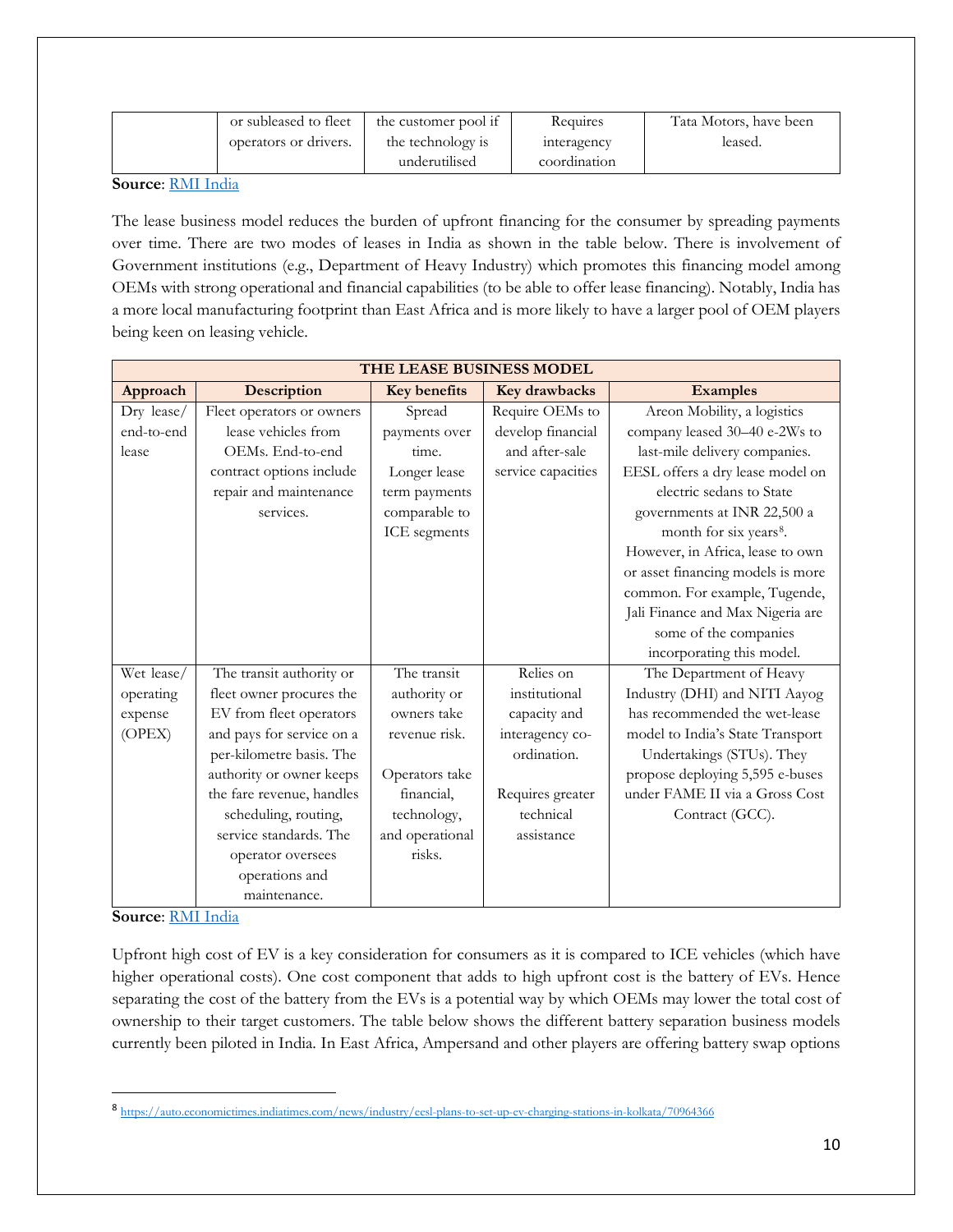at swap stations where the rider purchases the e-bike on cash or a lease-to-own option known as pay-as-yougo (PAYG).

|          | <b>BATTERY SEPARATION BUSINESS MODEL</b> |                           |                      |                                   |  |
|----------|------------------------------------------|---------------------------|----------------------|-----------------------------------|--|
| Approach | Description                              | Key benefits              | Key drawbacks        | <b>Examples</b>                   |  |
| Battery  | Fleet operators give                     | Separating the battery    | A high upfront       | Ola Electric has set up battery-  |  |
| swapping | access to (owned,                        | cost to make EVs less     | cost for the         | swapping stations for two-and-    |  |
|          | leased, or shared)                       | capital intensive for the | infrastructure       | three-wheelers in Delhi in        |  |
|          | battery swapping                         | vehicle owners.           | provider.            | partnership with DISCOMs BSES     |  |
|          | stations. Affiliated                     | Better battery            |                      | Yamuna and BSES Rajdhani.         |  |
|          | drivers can                              | management by             |                      |                                   |  |
|          | purchase vehicles                        | involving a battery       |                      |                                   |  |
|          | without batteries.                       | provider.                 |                      |                                   |  |
| Battery  | A utility, OEM, or                       | Improves the potential    | Nascent              | Proterra, a US e-bus              |  |
| leasing  | third-party buys                         | to monetise grid          | legislative          | manufacturer, offers a battery-   |  |
|          | batteries and leases                     | services such as          | environment.         | leasing programme. A city         |  |
|          | them to a fleet                          | demand response.          | Policies are still   | procures the bus without the      |  |
|          | owner or operator.                       |                           | being                | battery and leases the battery    |  |
|          | The vehicle is                           |                           | formulated.          | from Proterra through fixed-      |  |
|          | financed separately.                     |                           |                      | service payments.                 |  |
|          |                                          |                           |                      | Bengaluru-based, Autovert is an   |  |
|          |                                          |                           |                      | IoT enabled leasing firm for      |  |
|          |                                          |                           |                      | personal two-wheeler EVs. In      |  |
|          |                                          |                           |                      | addition to full vehicle          |  |
|          |                                          |                           |                      | subscriptions, it is setting up a |  |
|          |                                          |                           |                      | battery subscription facility.    |  |
| Pay-as-  | Utilities purchase                       | Procure the battery at    | Heavily              | Clean Energy Works has designed   |  |
| you-save | batteries and                            | minimum cost.             | dependent on         | PAYS schemes for e-buses in the   |  |
| (PAYS)   | provide charging                         | Leveraging the utility's  | the financial        | US and South America. This yet    |  |
|          | infrastructure. Bus                      | balance sheet, and cost-  | health of the        | to be seen in India, however.     |  |
|          | operators repay                          | recovery mechanisms.      | utility.             |                                   |  |
|          | them over time at a                      | Reduce the cost of bus    | Relies on the        | PAYS for segments such as two-    |  |
|          | PAYS tariff.                             | operators.                | utility's ability to | wheelers can be piloted through   |  |
|          |                                          |                           | pass on              | private distribution companies.   |  |
|          |                                          |                           | increased rates      |                                   |  |
|          |                                          |                           | to offset battery    |                                   |  |
|          |                                          |                           | costs.               |                                   |  |

**Source**[: RMI India](https://www.rmi-india.org/insight/mobilising-finance-for-evs-in-india)

The next sub-section highlights the innovative financing mechanisms being experimented across the globe.

#### <span id="page-10-0"></span>**Emerging EV financing mechanisms/support across the world**

The EV market is nascent not just in Africa but across the globe (currently ICE vehicles have a larger pie of market share). However, it is at different stages across countries and financing options thus vary from region to region (also influenced by the level of demand of EV in the respective regions). However, there are certain similarities like provision of government incentives and catalysing low-cost private sector capital for initial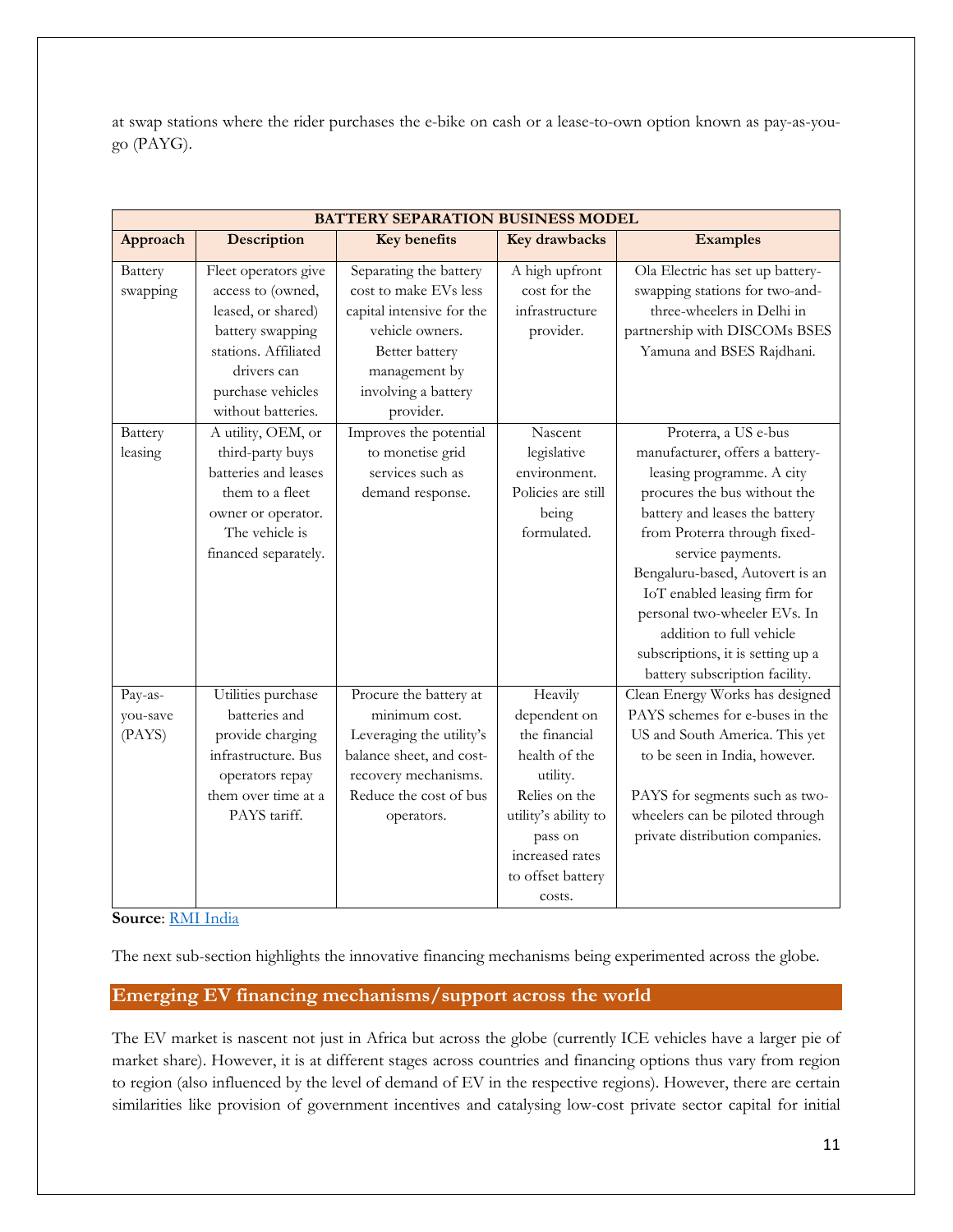investment. The section below analyses some of the available financing support (by government) provided to EVs across the globe.

#### <span id="page-11-0"></span>**Government Funding**

Government funding either directly (subsidy) or indirectly (tax incentive, etc.) is one of the mechanisms to enable finance for EVs. For example, in America, EVs have received support from Government in the form of tax incentives, subsidies, rebates as well as tax credits that have encouraged consumers to consider EVs and lowered market barriers for EV manufactures. Some of these initiatives were started in as early as 2009, and Government keep launching new programs to support EVs currently as well.[9](#page-11-1) This shows long-term government commitment is critical to develop the market especially before the market achieves commercial viability. Some of the federal and state-level government initiative programs are highlighted below:

- **Federal Car Allowance Rebate System (CARS):** This was launched to permanently get inefficient vehicles off the roads. However, the program was closed after just 2 months (due to funding constraint). The program aimed to provide rebates of USD 3,500-4,500 per unit with an overall outlay of USD 2.85 billion to 700,000 vehicle owners.<sup>[10](#page-11-2)</sup>
- **Plug-In Electric Drive Vehicle Credit**: It is an ongoing initiative managed by the Internal Revenue Service (IRS). It offers tax credits limits of up to USD 7,500 to owners of PEVs who bought the vehicles after 2009. The program was smartly designed to phase out whenever a car manufacturer sells 200,000 cars (here the credit phases out three and six months from the sales milestone)<sup>11</sup>.
- **Clean Vehicle Rebate Project (CVRP)**: This was launched in 2009 by the state of California to encourage consumers to buy new fuel-efficient vehicles i.e., electric vehicles, plug-in hybrids, and fuel cell vehicles.[12](#page-11-4) Funding for this initiative is routed from different sources such as the Air Resources Board (ARB) of the state, vehicle registration fees, license plate fees, as well as allotments from the cap-and-trade auction's revenues. The rebates/concessions offered are triggered by the eligibility requirements such as income thresholds for applicants as well as on the availability of funding as the rebates (i.e., a maximum of USD 7,000 per applicant<sup>13</sup>) are allocated<sup>14</sup>.

Some parts of Asia on the other hand have benefited from direct subsidies as one of the government's toolkits to promote EV uptake. For instance, Japan, is a leading nation in deployment of fuel cell electric vehicles. The government offers a subsidy of USD 20,000 per vehicle as incentive to promote purchase of fuel cell EVs. This incentive proved pivotal for company like Toyota, which is the pioneer in fuel cell electric vehicles globally.[15](#page-11-7)

Europe has also experienced increasing government led incentives to support EV companies and owners. For example, Norway exempts EVs from purchase or import taxes compared to the conventional charge of 25% on ICEs. EVs are also exempted from annual road tax, as well as EV owners are required to pay up to a maximum of 50% of the total amount of toll in the country.

<span id="page-11-3"></span><span id="page-11-2"></span> $gayer.pdf$ <br><sup>11</sup> IRS [**Link**: www.irs.gov/busines

l

<span id="page-11-1"></span><sup>9</sup> Milken Institute [**Link**[: https://milkeninstitute.org/sites/default/files/reports-pdf/AccessToElectricVehiclesCA-LowRes26July.pdf\]](https://milkeninstitute.org/sites/default/files/reports-pdf/AccessToElectricVehiclesCA-LowRes26July.pdf) <sup>10</sup> "The Car Allowance Rebate System: [Link: www.brookings.edu/wp-content/uploads/2016/06/cash\_for\_clunkers\_evaluation\_policy\_brief\_

<span id="page-11-4"></span><sup>&</sup>lt;sup>11</sup> IRS [Link: [www.irs.gov/businesses/plug-in-electric-vehiclecredit-irc-30-and-irc-30d\]](http://www.irs.gov/businesses/plug-in-electric-vehiclecredit-irc-30-and-irc-30d)<br><sup>12</sup> Air Resources Board, CVRP Report [Link: https://ww2.arb.ca.gov/our-work/programs/low-carbon-transportation-investments-and-air[improvement-program\]](https://ww2.arb.ca.gov/our-work/programs/low-carbon-transportation-investments-and-air-quality-improvement-program)

<span id="page-11-5"></span><sup>13</sup> California Department of Transportation, [**Link**[: http://dot.ca.gov/hq/MassTrans/dac. html\]](http://dot.ca.gov/hq/MassTrans/dac.%20html)

<span id="page-11-6"></span><sup>14</sup> California Clean Vehicle Rebate Project, "Income Eligibility" [**Link**[: https://cleanvehiclerebate.org/eng/income-eligibility\]](https://cleanvehiclerebate.org/eng/income-eligibility) 

<span id="page-11-7"></span><sup>&</sup>lt;sup>15</sup> <https://insideevs.com/news/322225/japanese-government-to-offer-20000-subsidy-on-fuel-cell-vehicle-purchases/>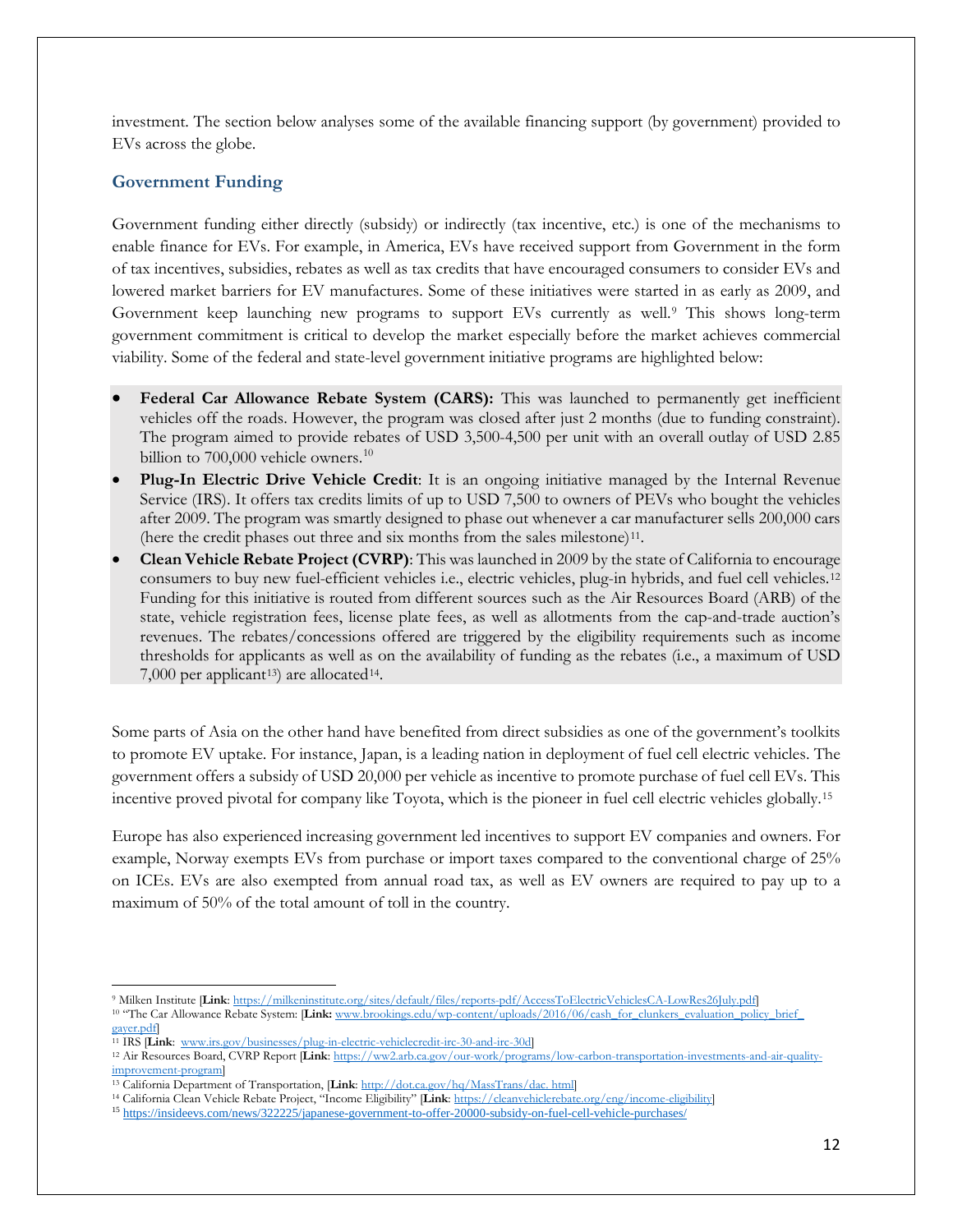Government in countries of Africa have also initiated some initiatives but is not widely implemented and need to be promoted further. Example includes the Kenyan government, which under the Finance Act 2019 introduced a reduction of excise duty from 20% to 10% on EVs. However, other taxes that typically levied on any imported product remained the same such as Value Added Tax (16%), Import Declaration Fees (2%), Railway Development Levy (1.5%) and Import Duty (25%)[16](#page-12-1). Thus, Kenya Government though took an initial step to support EVs, still need to support the sector with some more relaxation and reforms that could result in reducing the cost of EVs further. The government of Rwanda has also provided incentives such as lower energy tariffs for charging stations, zero rating VAT for EVs, spare parts, batteries and charging station equipment as well as a lower corporate income tax at 15% and tax holidays for companies manufacturing and assembling EVs[17](#page-12-2).

### <span id="page-12-0"></span>**Carbon Financing**

The carbon credit system was established post the acceptance of the Kyoto Protocol. Participating countries were forced to limit their emissions to below 1990 levels (and specifically more than 5% reduction to 2012 levels). Carbon credits are thus measurable and verifiable emission reductions of greenhouse gases from certified climate action projects.

There are two main mechanisms for generation of carbon credits, namely<sup>[18](#page-12-3)</sup>.

- **International Mechanisms (Compliance Markets)** where the main international mechanisms for generating carbon credits are the *Clean Development Mechanism (CDM)* and the *JI (Joint* intervention).
- **Independent Carbon Credit Mechanisms (Voluntary Carbon Markets)** which allow organisations and individuals to voluntarily offset their emissions. Currently, the voluntary carbon credit market is dominated by four (4) main mechanisms: Gold Standard, Verified Carbon Standard (VCS), American Carbon Registry (ACR) and Climate Action Reserve.

With respect to carbon financing for EVs, South Pole has pioneered The Shift Asia platform, Asia's first digital carbon platform in Asia. The platform seeks to enhance cross-sector collaboration, catalyse investments as well as leverage on carbon financing as a mechanism to de-risk business models<sup>19</sup>.

In Africa, recently, Kenya announced plans to set up the Kenya Emissions Trading System that will allow companies and organizations to buy emission allowance to enable Kenya to meet its climate commitments. This can potentially create a revenue market for the EV companies to sell their credits. Notably in 2014, Kenya implemented her first ever carbon credits from sustainable faming under the Verified Carbon Standards (VCS).[20.](#page-12-5)

Despite the progress (from the examples above) there is a need to promote carbon financing particularly for EVs. Some of the issues that need to be addressed include.

• Awareness and information asymmetry around carbon finance across developing markets.

l <sup>16</sup> <https://www.kictanet.or.ke/the-potential-for-electric-vehicles-in-africa-a-kenyan-case-study/>

<span id="page-12-2"></span><span id="page-12-1"></span><sup>17</sup> <https://www.newtimes.co.rw/news/rwanda-unveils-new-incentives-drive-electric-vehicle-uptake>

<span id="page-12-3"></span><sup>18</sup> [https://www.undp.org/content/dam/aplaws/publication/en/publications/environment-energy/www-ee-library/climate-change/mdg-carbon](https://www.undp.org/content/dam/aplaws/publication/en/publications/environment-energy/www-ee-library/climate-change/mdg-carbon-facility-brochure/MDGCF_Brochure_English_07.pdf)[facility-brochure/MDGCF\\_Brochure\\_English\\_07.pdf](https://www.undp.org/content/dam/aplaws/publication/en/publications/environment-energy/www-ee-library/climate-change/mdg-carbon-facility-brochure/MDGCF_Brochure_English_07.pdf)

<span id="page-12-5"></span><span id="page-12-4"></span><sup>19</sup> <https://www.southpole.com/sustainability-solutions/shift-asia-platform>

<sup>20</sup> [https://www.worldbank.org/en/news/press-release/2014/01/21/kenyans-earn-first-ever-carbon-credits-from-sustainable-](https://www.worldbank.org/en/news/press-release/2014/01/21/kenyans-earn-first-ever-carbon-credits-from-sustainable-farming#:%7E:text=The%20Kenya%20Agricultural%20Carbon%20Project,%2C%20sustainable%20and%20climate%2Dfriendly.&text=The%20credits%20represent%20a%20reduction,5%2C164%20vehicles%20in%20a%20year)

[farming#:~:text=The%20Kenya%20Agricultural%20Carbon%20Project,%2C%20sustainable%20and%20climate%2Dfriendly.&text=The%20credits](https://www.worldbank.org/en/news/press-release/2014/01/21/kenyans-earn-first-ever-carbon-credits-from-sustainable-farming#:%7E:text=The%20Kenya%20Agricultural%20Carbon%20Project,%2C%20sustainable%20and%20climate%2Dfriendly.&text=The%20credits%20represent%20a%20reduction,5%2C164%20vehicles%20in%20a%20year) [%20represent%20a%20reduction,5%2C164%20vehicles%20in%20a%20year.](https://www.worldbank.org/en/news/press-release/2014/01/21/kenyans-earn-first-ever-carbon-credits-from-sustainable-farming#:%7E:text=The%20Kenya%20Agricultural%20Carbon%20Project,%2C%20sustainable%20and%20climate%2Dfriendly.&text=The%20credits%20represent%20a%20reduction,5%2C164%20vehicles%20in%20a%20year)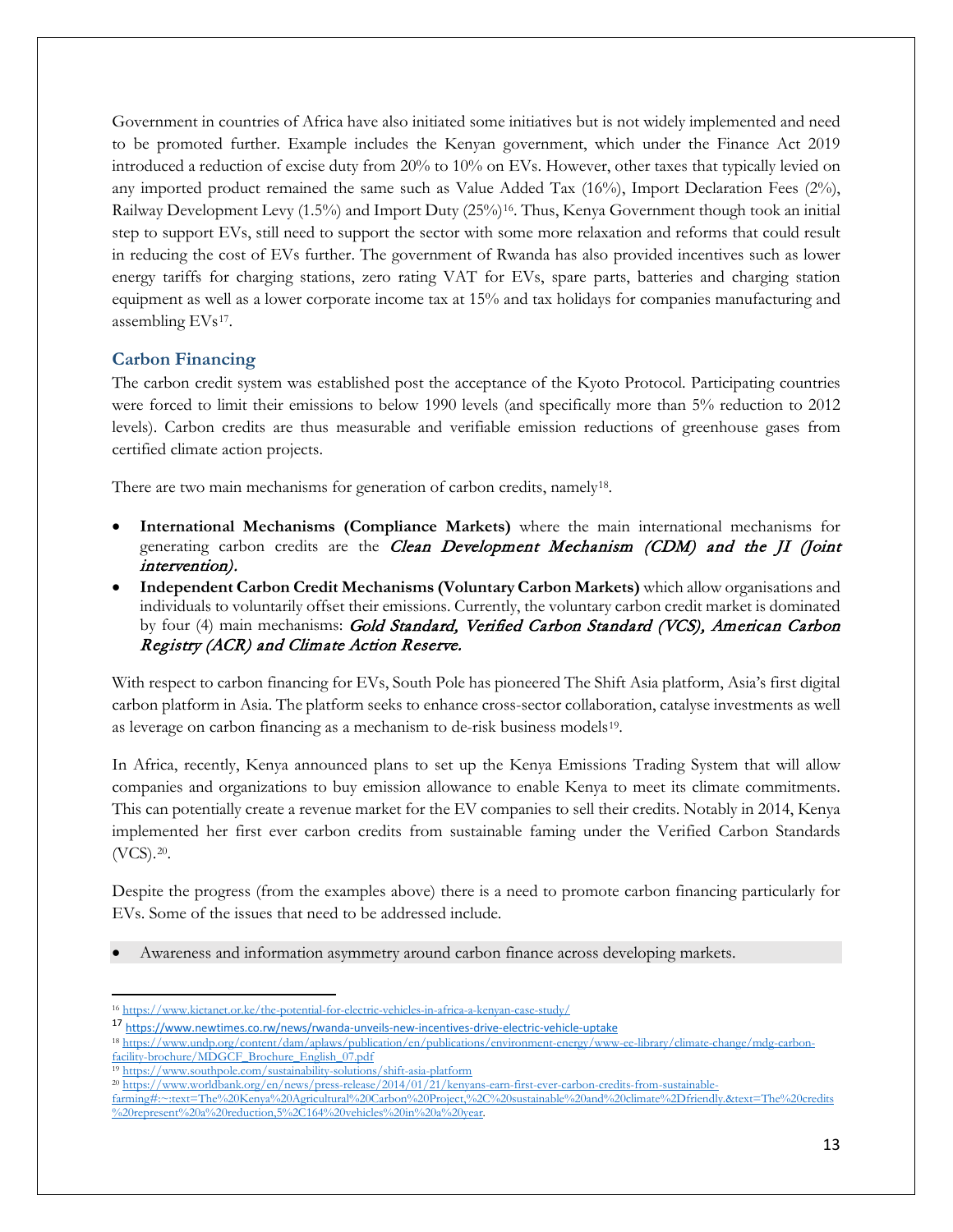- Lack of processes, especially frequent and quality monitoring structures that are mandatory as part of the carbon finance package. Existing processes already pre-supposes a certain level of scale for the promoter/entrepreneur and creates a high-cost barrier for early stage EV players.
- Bureaucracy and time-consuming processes. In general. it may take as long as two years for the carbon receipts to be obtained. The certification process involves activities such as **(1)** public consultations and report writing, **(2)** preparation of project documentation (PDD, PoA-DD, Monitoring Reports, etc.), **(3)** Validation as well as verification by auditors (DOE- Designated Operational Entities), **(4)** Review by the certifying institution and sections for clarifications and corrections, among other steps.

## <span id="page-13-0"></span>**Commercial Debt and Equity**

Commercial debt and equity remain one of the oldest forms of capital support for businesses. Debt can be structured in various ways such as bond issues, convertible instruments, and debt crowdfunding whereas equity can be enabled from individual or institutional equity investors, equity crowdfunding, or public issues of shares at the capital markets.

While examples of commercial funding are not available to a great extent in Africa, other markets have significant support from private players. Europe for instance, is domicile to 541 EV companies and some of the EV players that have had well documented commercial financing rounds include Valeo, Carverter and Wallbox.

**Valeo**: Valeo is a global automotive supplier that started its operation in 1923 in France (currently working in 33 countries). Since 2009, the company positioned itself as a hybrid, electric car, and autonomous vehicle solution provider. Low-cost debt instruments have been their principal sources of funding. As of December 2019, the company's average maturity of its debt was about 5 years.<sup>[21](#page-13-1)</sup> The major source of financing is the Euro-Medium-Term Note (EMTN) which is a flexible debt financing product traded outside the U.S.A. and Canada. They typically have maturities of less than 5 years. However, longer tenors are also possible with diversity in the currencies that can be offered.[22](#page-13-2) The table below shows the active bonds/EMTN that Valeo has leveraged.

| Type             | Final terms at   | Maturity     | <b>Outstanding amount</b> | Coupon   |
|------------------|------------------|--------------|---------------------------|----------|
| Convertible bond | June $2016$      | June 2021    | <b>USD 575m</b>           | $0\%$    |
| <b>EMTN</b>      | Sept 2017        | Sept 2022    | EUR 600m                  | 0.375%   |
| <b>EMTN</b>      | January 2018     | January 2023 | EUR 500m                  | 0.625%   |
| <b>EMTN</b>      | January 2014     | January 2024 | <b>EUR 700m</b>           | 3.25%    |
| <b>EMTN</b>      | <b>June 2018</b> | June 2025    | EUR 600m                  | $1.50\%$ |
| <b>EMTN</b>      | March 2016       | March 2026   | <b>EUR 600m</b>           | 1.625%   |

#### Source: *[EIB](https://www.eib.org/attachments/pj/access_to_finance_study_on_innovative_road_transport_en.pdf)*

 $\overline{a}$ 

**Carverter:** Carverter is an EV company based in the UK that was founded in 2018. The company has introduced a unique model where they have a platform that allows users to lease electric vehicles. Users can get into agreements where they pay for use of the EVs for a specified amount of time as opposed to buying the EV which is important to lower the acquisition costs. The company has managed to close EUR 2.30m in equity crowdfunding in January 2021.

<span id="page-13-1"></span><sup>21</sup> Valeo [**Link**: [https://www.valeo.com/en/bond-investors/\]](https://www.valeo.com/en/bond-investors/)

<span id="page-13-2"></span><sup>&</sup>lt;sup>22</sup> Investopedia Link[: Here](https://www.investopedia.com/terms/e/emtn.asp#:%7E:text=A%20euro%20medium%2Dterm%20note%20(EMTN)%20is%20a%20medium,federal%20agencies%2C%20and%20sovereign%20nations)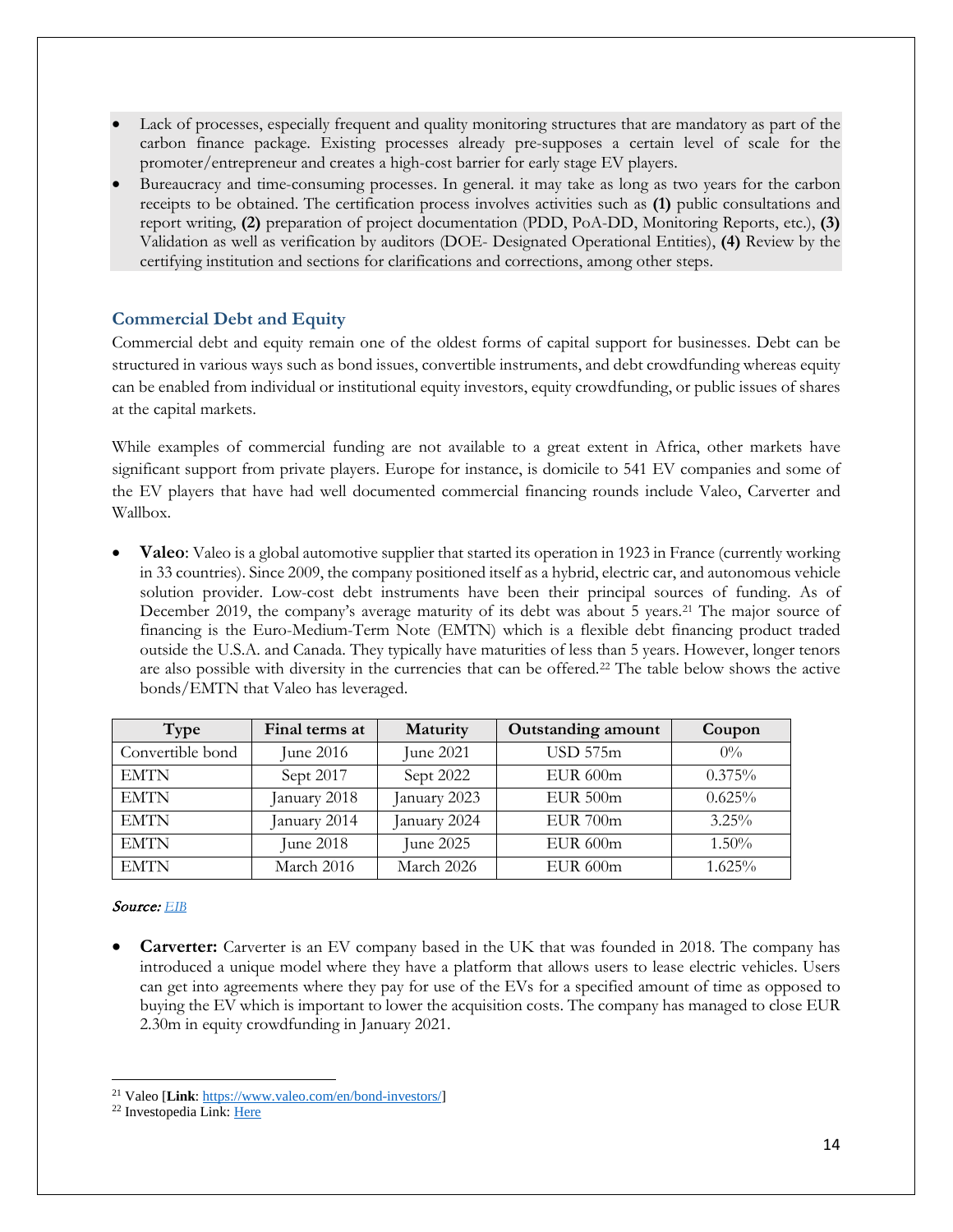• **Wallbox:** Wallbox is an EV charging infrastructure company founded in 2015 in Spain. The company has operations in Europe, China, and the US where they provide unique smart charging solutions for EVs. Since its establishment, Wallbox has raised over EUR 56.0m from 6 investors. The publicly available transactions are highlighted below:

| <b>Lead Investor</b>           | Year of investment | Mechanism     | Amount         |
|--------------------------------|--------------------|---------------|----------------|
| Desafia                        | 2018               | Not Disclosed | Not Disclosed  |
| Iderdrola                      | 2019               | Equity        | $EUR$ 11.0 $m$ |
| Seaya Venture                  | 2020               | Equity        | E IIR 12.0m    |
| Cathy Innovations/WIND Venture | 2021               | Equity        | EUR 33.0m      |

*Source: Wall box financing journey, Source Crunche base*

• **Volta Trucks:** Volta Trucks founded in 2019 developed first fully electric 16-tonne delivery truck. The company has attracted financing in the form of equity at seed stage as well as debt financing (raised in January 2021) as shown below:

| <b>Lead Investor</b>   | Year of investment | Mechanism | Amount of financing   |
|------------------------|--------------------|-----------|-----------------------|
| Luxor Capital Group    | 2021               | Debt      | USD 20.0 <sub>m</sub> |
| Byggmastare AJ Ahlstom | 2019               | Seed      | EUR $4.50m$           |

• **Ampersand:** Ampersand offers affordable options for the riders with both cash and lease to own model for the motorbikes. It also offers battery swap services with dedicated stations for the quick turnaround for riders. Ampersand has raised significant capital from institutional funder, Factor-E which invests in sub-Saharan Africa and Asia. The target market for its investments is typically seed-stage companies but it has also invested in some growth stage companies. The Ampersand transaction was Factor-E's first investment in the EV sector in Africa. They have also not invested in charging infrastructure to boost the adoption of EVs. Overall information of commercial capital raised by Ampersand are summarised below.

| <b>Financing Institution</b>     | Year of investment | Mechanism        | Amount of financing |
|----------------------------------|--------------------|------------------|---------------------|
| Ecosystem Integrity Fund (EIF)   | 2021               | Equity           | USD 3,500,000.00    |
| <b>Factor E Ventures</b>         | 2019               | Convertible Note | <b>USD 100,000</b>  |
| Factor-E Ventures                | 2018               | Seed             | <b>USD 500,000</b>  |
| <b>Factor-E Ventures</b>         | 2016               | Convertible Note | <b>USD 20,000</b>   |
| Not Disclosed                    | 2016               | Convertible Note | EUR 32,300          |
| Start-up Boot Camp Smart         | 2014               | Seed             | <b>EUR 7,500</b>    |
| Transportation and Energy Berlin |                    |                  |                     |

**Source:** *Chrunchbase, Company website, Investors' websites, TechCabal etc.* 

• **Tugende**: Tugende is a Ugandan based company that offers an affordable lease-to-own model to enable motorcycle taxi drivers own bikes in 18 months or less. Tugende also ventured in the Kenyan market in 2020 and are in the process of expanding into Tanzania. The company has been able to scale from a combination of debt and equity financing from various international investors.

Moreover, Infraco recently made its first investment into the EV sector in East Africa. They invested EURO 1.0m into EkoRent the pioneer of NopeaRide, an electric taxi-hailing service operating in Nairobi.[23](#page-14-0) It is anticipated that drivers will experience 30-50% savings as compared to ICE vehicle drivers. This is due to the

<span id="page-14-0"></span> $\overline{a}$ <sup>23</sup> Infraco Africa [**Link**[: https://infracoafrica.com/accelerating-access-to-electric-](https://infracoafrica.com/accelerating-access-to-electric-mobility/#:%7E:text=EkoRent%20Nopea%20is%20InfraCo%20Africa)

[mobility/#:~:text=EkoRent%20Nopea%20is%20InfraCo%20Africa's,reducing%20dependence%20on%20fossil%20fuels.%E2%80%9D\]](https://infracoafrica.com/accelerating-access-to-electric-mobility/#:%7E:text=EkoRent%20Nopea%20is%20InfraCo%20Africa)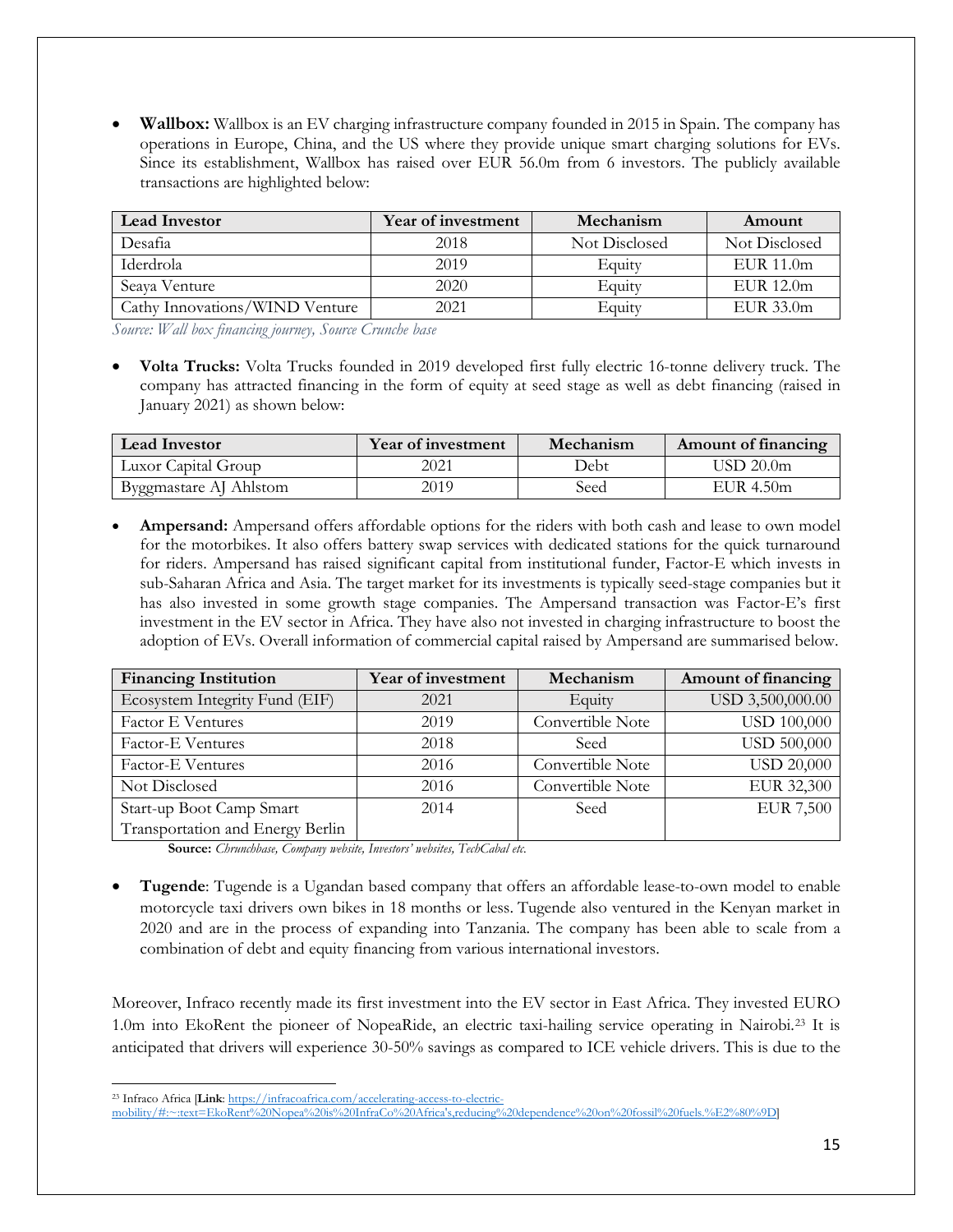cost savings on diesel due to EVs. Another notable equity investment is from Persistent Energy Capital which invested in Ecoboda, (an e-motorcycle company) and Asobo (an electric motorboat solution provider), both being domiciled in Kenya

#### **Lessons from Ampersand's financing approaches**

Given the report's objective is to identify the appropriate financing mechanism for the E. African market, it would be important to draw lessons from Ampersand's approach to financing. It provides indicative insights on a possible trajectory for other incoming sector players in Africa.

**Continuous fundraising:** The company has been in perpetual fundraising mode over the last few years. While this is costly both administratively and timewise, it also serves as an indicator that often an early-stage company particularly in a new sector need not raise its required capital from one or two investors. It is also because some investors may have limitation of the amount, they could invest at a given business stage. Also, even if an investor is willing to invest huge amount of capital with majority stake, the overall impact of capital need to be optimised by having a blend of different capital sources and investors as opposed to taking capital from one capital source. Additionally, multiple investors may bring different synergies, networks and skillsets that may support the growth of the company.

**Flexibility to varying capital sizes and currencies:** Ampersand's fundraising data highlights a good spread in the amount of capital raised per transaction over the years. Also, the mix in the denominated currency of the respective transactions would effectively create a natural hedge by allowing for matching of costs and capital in some cases.

**Absence of local debt capital:** The fund raising also highlights that local debt capital from banks has not yet been available for the sector. The alternative to this is raising local capital through a fund manager who can lend in local currency by structuring cross currency swaps or other types of currency hedging mechanisms.

### <span id="page-15-0"></span>**Donor Funding**

The table below summarizes some of the officially known development financing partners that have been proactive in the EV sector in E. Africa:

| <b>Offering</b> | <b>Description</b>                                                                                                                                                                                                                                                                                                                                                     |
|-----------------|------------------------------------------------------------------------------------------------------------------------------------------------------------------------------------------------------------------------------------------------------------------------------------------------------------------------------------------------------------------------|
| Grant           | <b>EEP Africa:</b> EEP Africa provides a platform at which early-stage clean energy projects<br>can apply and access funds. The platform works on a Call for Application basis. The most<br>recent process (2020) was providing grants/repayable grants between EUR 200,000-<br>500,000 with the minimum required co-financing of 30% of the total project budget. For |
|                 | instance, EEP Africa provided EUR 216,186.00 in grant funding to Stenrich Cycles<br>(Solar-e-cycles) against a total project budget of EUR 422,289.00 <sup>24</sup> .<br>SIEMENS Stiftung (Foundation): Provides grant capital on a project-to-project basis.                                                                                                          |
|                 | For example, it supported multiple enterprises with grants for $R+D$ including the WeTu<br>social enterprise which tests innovative business models <sup>25</sup> . Through the "E-Mobility                                                                                                                                                                            |

 $\overline{a}$ <sup>24</sup> EEP Africa [**Link**[: https://eepafrica.org/Portfolio/stenrich-cycles/\]](https://eepafrica.org/Portfolio/stenrich-cycles/)

<span id="page-15-2"></span><span id="page-15-1"></span><sup>25</sup> Siemens Stiftung Foundation [**Link**[: https://www.siemens-stiftung.org/en/foundation/development-cooperation/technology-for-developing](https://www.siemens-stiftung.org/en/foundation/development-cooperation/technology-for-developing-regions/e-mobility/)[regions/e-mobility/\]](https://www.siemens-stiftung.org/en/foundation/development-cooperation/technology-for-developing-regions/e-mobility/)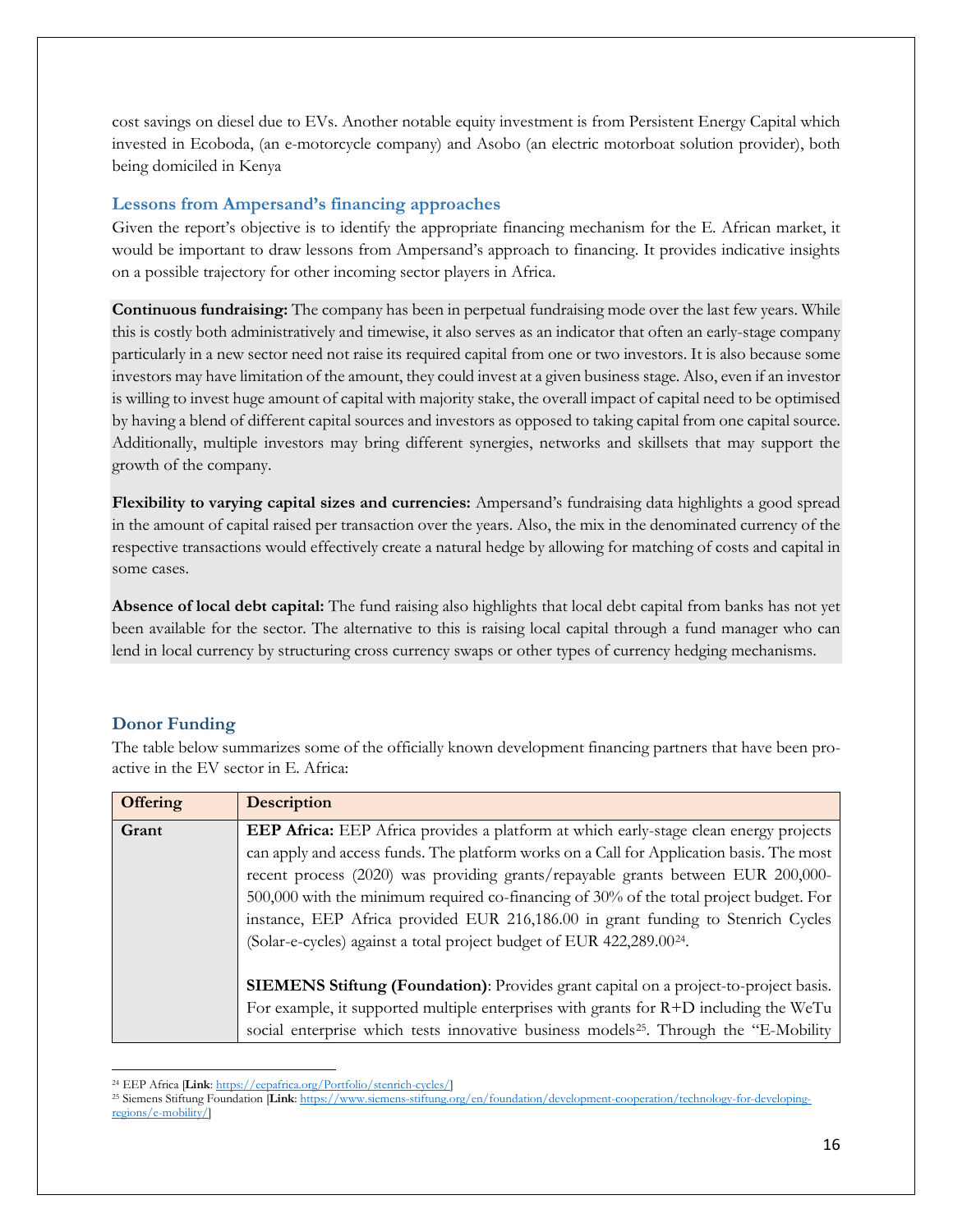made in Africa for Africa" Pre-Seed Call the foundations supports EV companies in Sub Sahara Africa. **Shell Foundation:** Provided grant capital to multiple enterprises including a USD 600,000 grant capital to Ampersand<sup>[26](#page-16-0)</sup>, an EV 2-wheeler player offering commercial motorbike riders with a battery swap option based on usage. **FONERWA**: FONERWA (Rwanda Green Fund) is one of Ampersand's grant investors (though the amount of funding is undisclosed). It also provides technical assistance in addition to financial support to projects supporting the green economy. It works on call for proposals cycle with multi-step approval and vetting process for selected applicants<sup>27</sup>. **DFID** renamed to Foreign, Commonwealth & Development Office (FCDO). DFID oversaw overseas aid and deployed grant capital into many off-grid energy players including electric mobility start-ups in Africa. It has provided grant capital to Ampersand and supported other initiatives in the East Africa region in partnership with Shell Foundation and others.

 $\overline{a}$ <sup>26</sup> Crunchbase [**Link**[: https://www.crunchbase.com/organization/ampersand-2/company\\_financials\]](https://www.crunchbase.com/organization/ampersand-2/company_financials)

<span id="page-16-1"></span><span id="page-16-0"></span><sup>27</sup> FONERWA [**Link**[: http://www.fonerwa.org/about\]](http://www.fonerwa.org/about)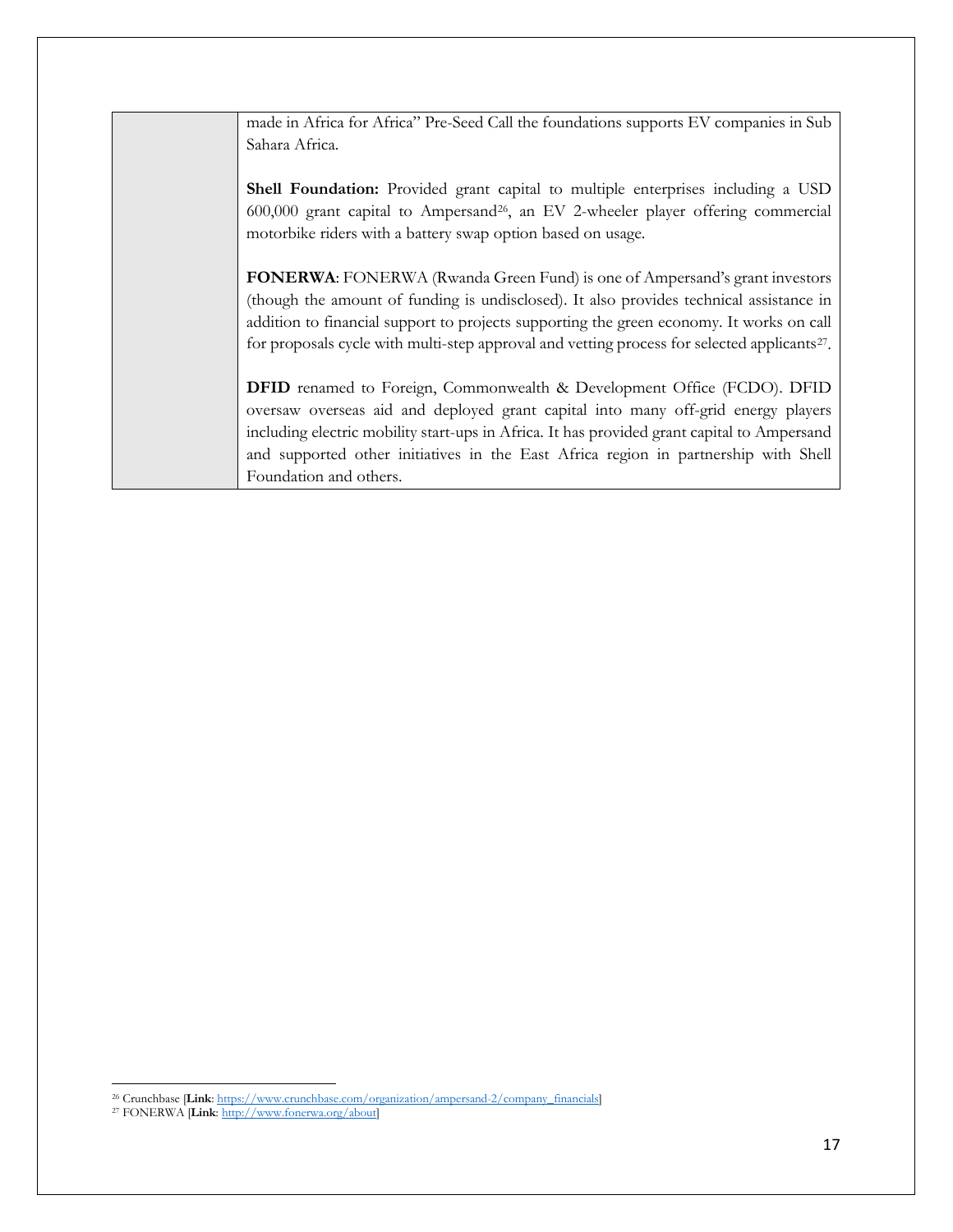# <span id="page-17-0"></span>**Proposed Financing Mechanism for the EV Sector in East Africa**

To design a relevant financing facility, some of the prevalent financing instruments and mechanisms were assessed to identify the key features for the financing facility. Most of the financing mechanisms aim to overcome the existing challenges faced by the enterprises and financing institutions such as need for low-cost capital, longer tenures, and guarantees to mitigate the risk of the financiers, among others. A detailed market mapping was conducted to identify relevant alternate financing mechanisms for the EV and other parallel sectors. These may have already been established in either East Africa or any other countries. These structures were evaluated across three key dimensions **of (i) ease of implementation, (ii) appropriateness for the Africa EV landscape, and (iii) scalability.**

- Ease of implementation assesses whether the mechanism has been implemented earlier and if it has shown successful proof of concept; has the structure been used in East Africa and in the EV sector given the existing regulatory limits; and how many stakeholders and agencies are involved to operationalize the mechanism.
- **Appropriateness for the Africa** EV landscape is assessed by evaluating if the structure can meet the financing needs of EV enterprises in Africa. It also assesses if the mechanism considered future uncertainties (potential risks) in the EV sector in the region, its flexibility to adopt changes, and potential push back it might receive in the market.
- Scalability assesses how many financing institutions including DFIs are promoting the structure and whether the structure is applicable across stages, business models and products/solutions.

The table below highlights the possible financing solutions for EVs (drawing parallels from investment in EV sector or others). It is important to note that this assessment is contextual to East Africa and considers the current market scenarios. It is possible that in the coming years, the market dynamics will change given certain triggers such as government policy, competition, and global movement in vehicle manufacturing (which might favour some other model). For instance, incentives to banks may make enhanced credit offering a reality even though currently it is not a very favourable option. Again, the summary and assessment of financing structures explored as part of the evaluation are highlighted below: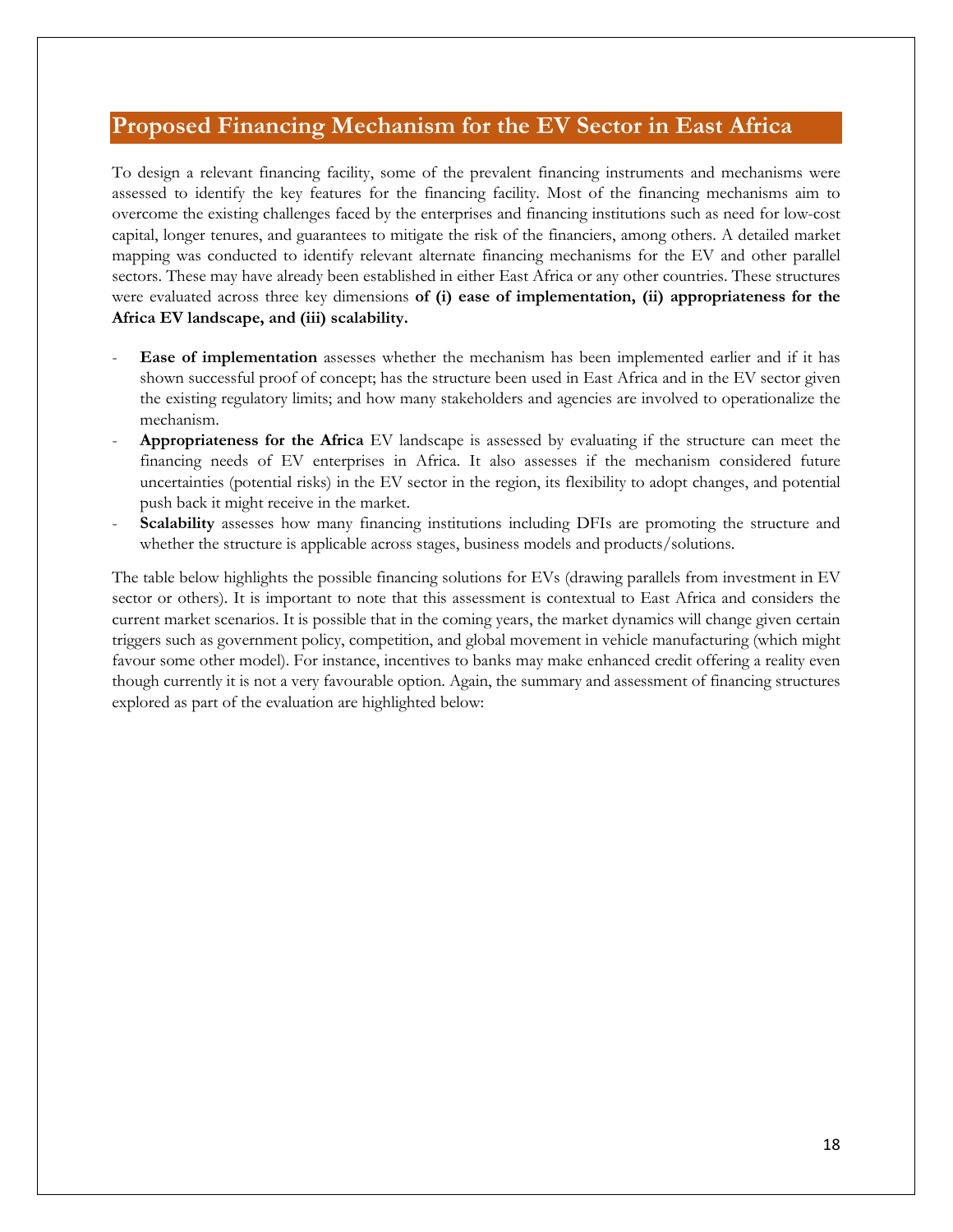# **An Assessment of Possible Financing Mechanisms**

**High** *[Score: 1.0]* **Medium** *[Score: 2.0]* **Low** *[Score: 3.0]*

<span id="page-18-0"></span>

|                                         | Ease of implementation                                                                     | Appropriateness for the African E-<br>mobility landscape   | Scalability                                        |
|-----------------------------------------|--------------------------------------------------------------------------------------------|------------------------------------------------------------|----------------------------------------------------|
|                                         | Investor(s) and entrepreneur need to align                                                 | Factor-E Ventures and InfraCo have                         | Can provide the early-stage capital that           |
|                                         | on valuation assumptions, impact and return                                                | provided early-stage equity to a few EV                    | can reduce the risk of the business. Other         |
|                                         | expectations. Investors are generally not                                                  | players but there is limited interest or                   | late-stage investors such as debt require          |
| <b>Direct impact investments</b>        | investing in the nascent sector in Africa<br>currently with limited proof of concept. This | examples of equity investments for EV<br>sector currently. | this finance needed to complement this<br>funding. |
| into e-mobility businesses              | could certainly improve as investors update                                                |                                                            |                                                    |
| Entrepreneurs apply for funding to      | their mandates to focus on EVs, more                                                       |                                                            |                                                    |
| <i>impact investors. The investment</i> | business models mature, more investors                                                     |                                                            |                                                    |
| would be to provide equity capital      | enhance sourcing strategies to focus on EVs                                                |                                                            |                                                    |
| with commercial/ social returns         | as an asset class and more information is                                                  |                                                            |                                                    |
| expectations.                           | available to lower the asymmetry for both                                                  |                                                            |                                                    |
|                                         | entrepreneurs and investors.                                                               |                                                            |                                                    |
|                                         | A transaction may take up to 12 months to                                                  |                                                            |                                                    |
|                                         | close.                                                                                     |                                                            |                                                    |
| <b>Enhanced Credit Facility</b>         | Require a donor/grant provider to partner                                                  | Appropriate to lower the cost of credit.                   | Scalability may be limited once the                |
|                                         | with a local bank and offer interest rate                                                  | However, technical assistance to local banks               | interest rate subvention program ends              |
| Capital is provided at enhanced         | subvention to lower the cost of credit to the                                              | may be needed in parallel to other risk                    | and the sector has not yet scaled.                 |
| terms-lower rates, flexible             | EV company. This assumes that it will lower                                                | mitigation<br>mechanisms<br>to<br>propose.                 | Further, interest subvention in absence            |
| repayment, etc.                         | other hurdles such as collateral and short                                                 | Transaction costs for financing institutions               | of a guarantee, may not be the solution            |
|                                         | loan tenor requirements. Negotiations with                                                 | are not lowered in this structure.                         | to the risk of potential low LTV the               |
|                                         | local banks may also take a lot of time.                                                   |                                                            | banks might provide.                               |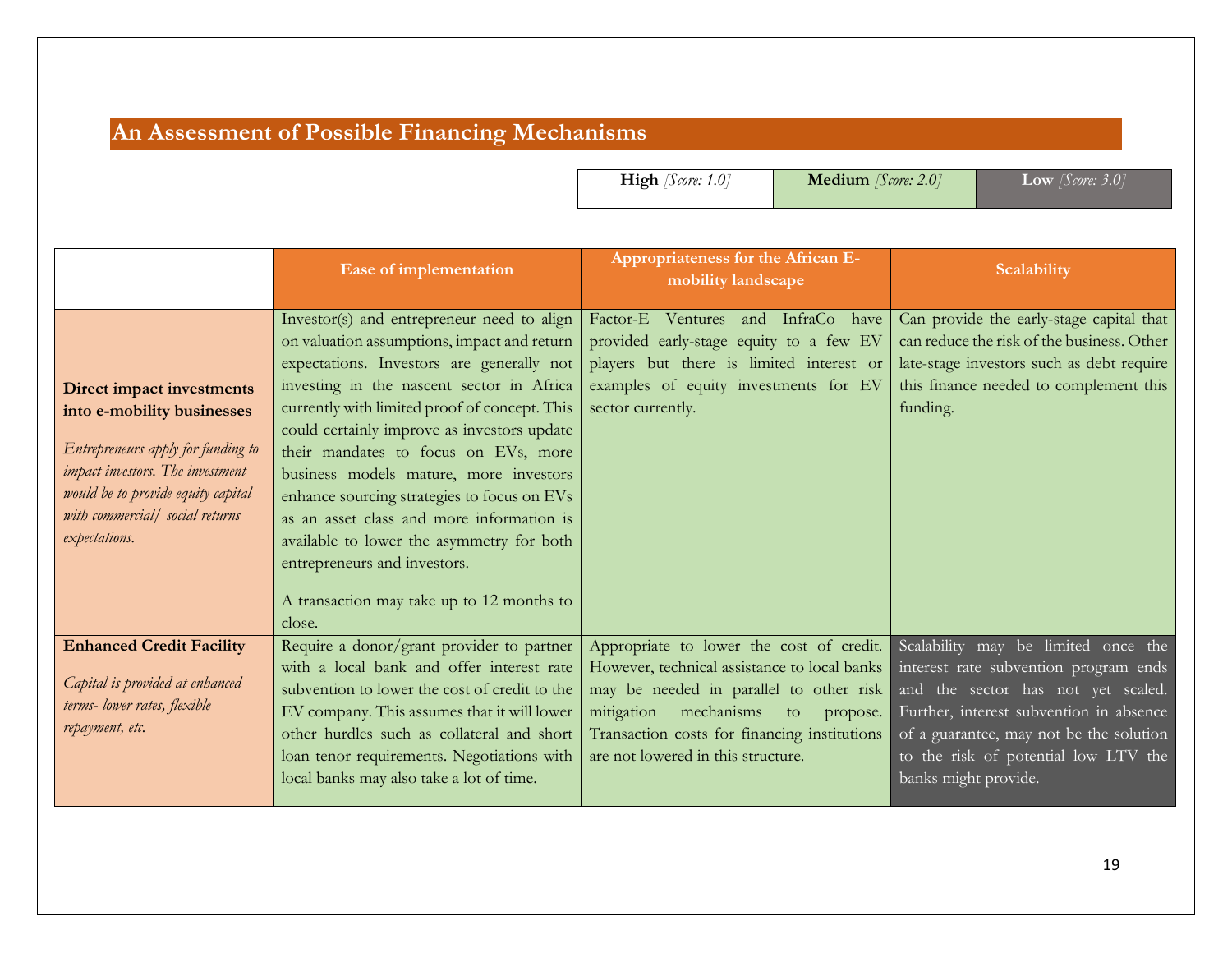<span id="page-19-1"></span><span id="page-19-0"></span>

|                                         | Alternatively, government lending to the                          |                                                                                            |                                                                                                   |
|-----------------------------------------|-------------------------------------------------------------------|--------------------------------------------------------------------------------------------|---------------------------------------------------------------------------------------------------|
|                                         | private sector can be an option.                                  |                                                                                            |                                                                                                   |
| <b>Blended Debt Fund with</b>           | Depends on the availability of the blended                        | Helps lower the cost of capital to the                                                     | Blended finance products can be                                                                   |
| <b>Flexible Repayment Terms</b>         | fund. Fundraising for a blended fund takes a                      | entrepreneur. There is also an opportunity to                                              | structured to apply to multiple markets.                                                          |
|                                         | lot of time given that a fund manager has to                      | pair up funding with technical assistance                                                  | It lowers the cost burden for EV                                                                  |
| Grant and non-grant (debt)              | raise multiple layers (tranches) of capital for                   | support for EV companies. For example,                                                     | companies. Thus, allowing them to scale.                                                          |
| funding is blended and provided as      | the blended instrument to its desired achieve                     | AFDB launched the Sustainable Energy                                                       |                                                                                                   |
| debt with flexible repayment<br>options | low-cost characteristics. It also requires a lot                  | Fund for Africa (SEFA) that seeks to offer                                                 |                                                                                                   |
|                                         | of financial and deal structuring expertise.                      | financing and technical assistance to mini-                                                |                                                                                                   |
|                                         |                                                                   | grid projects <sup>28</sup> . Hence a similar offering can                                 |                                                                                                   |
|                                         |                                                                   | be explored for the EV sector.                                                             |                                                                                                   |
| <b>Green/e-mobility Bonds</b>           | Depends on the policy focus of the                                | However, most governments in East Africa                                                   | Scalability may be limited due to the low                                                         |
| Bonds are raised through a              | government concerning EVs; where the                              | are keen on raising bonds for other aspects                                                | priority among some East African                                                                  |
| government backed NBFC and              | government is prioritizing this sector,                           | of development such as road and railway                                                    | governments. Priority is often measured                                                           |
| additional partial credit               | funding can move quickly due to the<br>sovereign's credit rating. | infrastructure. Hence such competing needs<br>$E$ V<br>financing<br>make<br>through<br>may | budgetary<br>allocations<br>$\mathbf{b}$<br>$\mathbf{b}$<br>governments, enabling policies<br>and |
| enhancement is provided by banks        |                                                                   | government-backed bonds quite slow from                                                    | political goodwill associated with such                                                           |
| to improve the credit rating of the     |                                                                   | a priority perspective though this would the                                               | pronouncements. Rwanda may be more                                                                |
| bond issue                              |                                                                   | appropriate financing approach especially                                                  | open to such a proposition given that                                                             |
|                                         |                                                                   | for charging infrastructure.                                                               | their recommended EV sales are higher                                                             |
|                                         |                                                                   |                                                                                            | compared to countries like Kenya.                                                                 |
|                                         |                                                                   |                                                                                            | Despite this instrument being an area                                                             |
|                                         |                                                                   |                                                                                            | Africa is lagging other markets, the                                                              |
|                                         |                                                                   |                                                                                            | global green bond market grew from                                                                |
|                                         |                                                                   |                                                                                            | USD 3 billion to USD 163 billion                                                                  |
|                                         |                                                                   |                                                                                            | between 2011 and 2018. Hence, there                                                               |
|                                         |                                                                   |                                                                                            | could be lessons governments can draw                                                             |
|                                         |                                                                   |                                                                                            | from as well as collaborations with the                                                           |
|                                         |                                                                   |                                                                                            | likes of the Climate Bonds Initiative <sup>29</sup> .                                             |
|                                         |                                                                   |                                                                                            |                                                                                                   |

 <sup>28</sup> AFDB[; https://www.afdb.org/en/topics-and-sectors/initiatives-partnerships/sustainable-energy-fund-for-africa](https://www.afdb.org/en/topics-and-sectors/initiatives-partnerships/sustainable-energy-fund-for-africa)

<sup>29</sup> <https://www.oecd.org/environment/cc/climate-futures/policy-highlights-financing-climate-futures.pdf>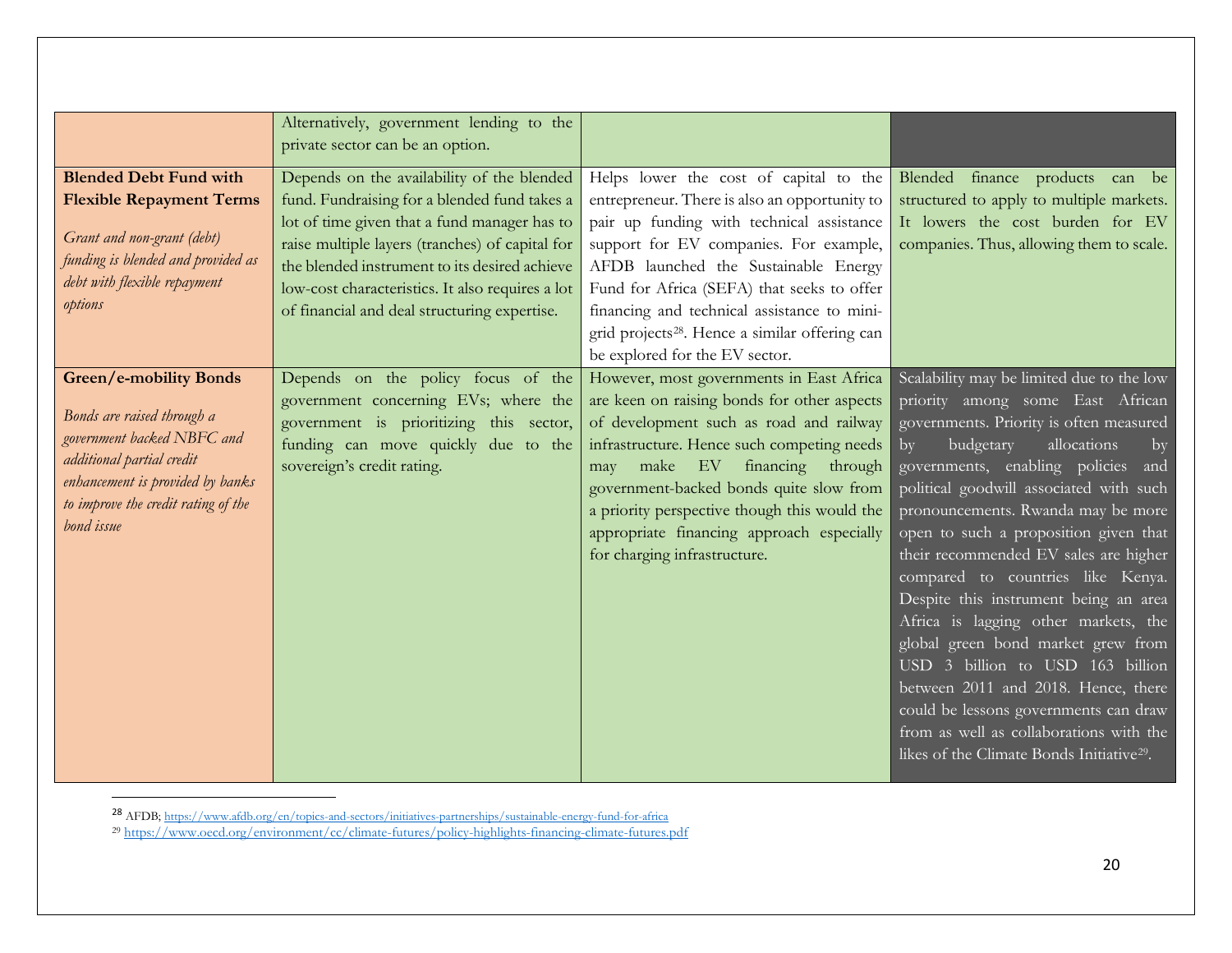| <b>Social Impact bond</b><br>Issued to achieve a specific impact<br>(e.g. increase in the number of $EVs$<br>sold). Collaboration with a<br>government agency to pay for<br><i>improved</i> social outcomes                                                                                                         | Will not be easy to implement as there are<br>no examples of social impact bonds in the<br>EV sector in Africa. Hence as a pioneer<br>product, it will take a natural learning curve.                                                                           | Social impact bonds are a nascent financing<br>concept in Africa. A lot of awareness<br>creation is needed for stakeholders e.g.,<br>governments, EV players, banks, potential<br>implementers etc. Such awareness is needed<br>around; how data collection and monitoring<br>and evaluation is done as well as the<br>implementation process. Moreover, social<br>impact bonds have been explored in other<br>sectors like healthcare and education but<br>have not replaced the traditional financing<br>solutions. This may indicate that social<br>impact bonds cannot be implemented in<br>isolation but parallel to other funding<br>offerings. | Can be scalable if it is government-<br>backed like EV tax credits, and rebates<br>provided in other developed markets.                                                                                                                                                                   |
|---------------------------------------------------------------------------------------------------------------------------------------------------------------------------------------------------------------------------------------------------------------------------------------------------------------------|-----------------------------------------------------------------------------------------------------------------------------------------------------------------------------------------------------------------------------------------------------------------|-------------------------------------------------------------------------------------------------------------------------------------------------------------------------------------------------------------------------------------------------------------------------------------------------------------------------------------------------------------------------------------------------------------------------------------------------------------------------------------------------------------------------------------------------------------------------------------------------------------------------------------------------------|-------------------------------------------------------------------------------------------------------------------------------------------------------------------------------------------------------------------------------------------------------------------------------------------|
| <b>Guarantee and Asset-</b><br><b>Backed Securitization</b><br>Deals with securitizing future cash<br>flows coming from consumer<br>payments in exchange for electricity,<br>valuing these assets as notes, and<br>selling them to investors by listing<br>on an exchange. The structure is<br>backed by guarantees | The ease of implementation for asset-<br>backed securitization depends on the<br>standardisation of technologies, metrics, and<br>availability of data. With the limited data on<br>EVs being available in the market its ease of<br>implementation is limited. | Asset securitization requires standardization<br>of business<br>models. For example,<br>technologies need to mature and be well<br>understood. Customer portfolios need to be<br>large so that the receivables can be clustered<br>into a special purpose vehicle (SPV) and sold<br>to investors. The current EV market in East<br>Africa is not mature enough? especially<br>around the standardization of technologies.<br>However, government guarantees can be<br>developed to current on balance sheet<br>financing and such guarantees can be<br>transferred to SPV structures once the sector<br>matures.                                      | Guarantees and asset securitization is a<br>scalable approach. This is a project<br>finance aspect of ring-fencing the<br>bankable assets and collaterals that can<br>be pre-financed. This tends to realize a<br>larger debt-to-equity ratio than typical on<br>balance sheet financing. |
| <b>Asset Lease Financing</b><br>The owner of the asset (equipment<br>manufacturer or the SPV created                                                                                                                                                                                                                | In theory, asset lease financing is easy to<br>Transferable<br>implement.<br>screening<br>approaches from the ICE lease structures                                                                                                                              | Is appropriate for East African market as it<br>complements the PAYG model to EV end<br>users. If leasing is financed at low cost, the                                                                                                                                                                                                                                                                                                                                                                                                                                                                                                                | Most OEMs are international companies<br>hence their focus will be on the EV<br>market in Europe, Asia, and the U.S.                                                                                                                                                                      |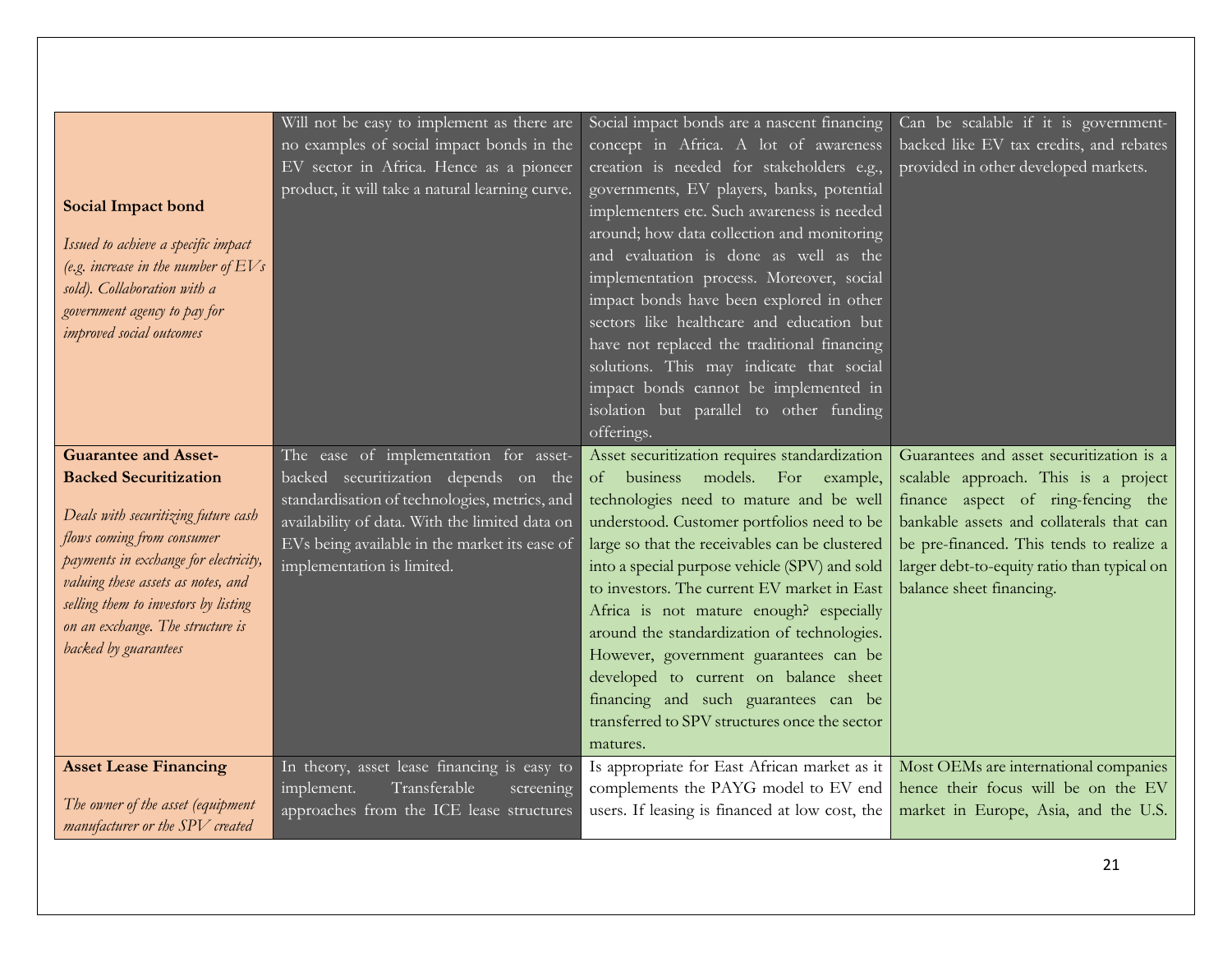| for lease financing) provides the<br>right to use the assets to another<br>party against periodic payments.<br>The financier can use this credit<br>structure to get commercial funding                                                                                                                                                                                                                                                                                                                                                                                                                                                                                                                                                                                              | can be applied to EVs. However, there are<br>currently no OEMs providing such<br>opportunities to EV players. Hence EV<br>player is providing end-user leases (PAYG)<br>that have equity-like return characteristics<br>given the lack of low-cost upfront lease<br>financing from manufacturers. | EV company can earn a good spread on the<br>cost of credit it on-lends its PAYG<br>customers. | Hence Africa will not be a priority in the<br>medium term.                                                                                                              |
|--------------------------------------------------------------------------------------------------------------------------------------------------------------------------------------------------------------------------------------------------------------------------------------------------------------------------------------------------------------------------------------------------------------------------------------------------------------------------------------------------------------------------------------------------------------------------------------------------------------------------------------------------------------------------------------------------------------------------------------------------------------------------------------|---------------------------------------------------------------------------------------------------------------------------------------------------------------------------------------------------------------------------------------------------------------------------------------------------|-----------------------------------------------------------------------------------------------|-------------------------------------------------------------------------------------------------------------------------------------------------------------------------|
| A joint venture (co-<br>financing mechanism)<br>This can be where a large car<br>manufacturer invests in the<br>technology solution and a local<br>partner works on the distribution<br>and marketing. This has potential<br>for multiple iterations where<br>additional players can be involved<br>as follows:<br>battery manufacturer<br>Car<br>provides the battery technology<br>Vehicle manufacturer provides<br>the $EVs$<br>Local start-up/entrepreneur<br>deals with distribution and<br>marketing to end-users<br>Government utility or large oil<br>conglomerate (seeking to be<br>more sustainable) invests in<br>charging infrastructure<br>Government and/or donor<br>provides guarantees or RBFs to<br>the local start-up to increase the<br>accessibility of capital. | It's not easy to implement given the multiple<br>parties involved. Negotiating such contracts<br>take a long time. However, it may be the<br>most sustainable approach as it can spread<br>risks across different partners over multi-<br>year arrangements.                                      | It's appropriate given that risks are spread<br>amongst parties.                              | Maybe scalable if governments lead the<br>way by creating an enabling environment<br>or launching PPP models. At the<br>moment, this may not be the policy<br>priority. |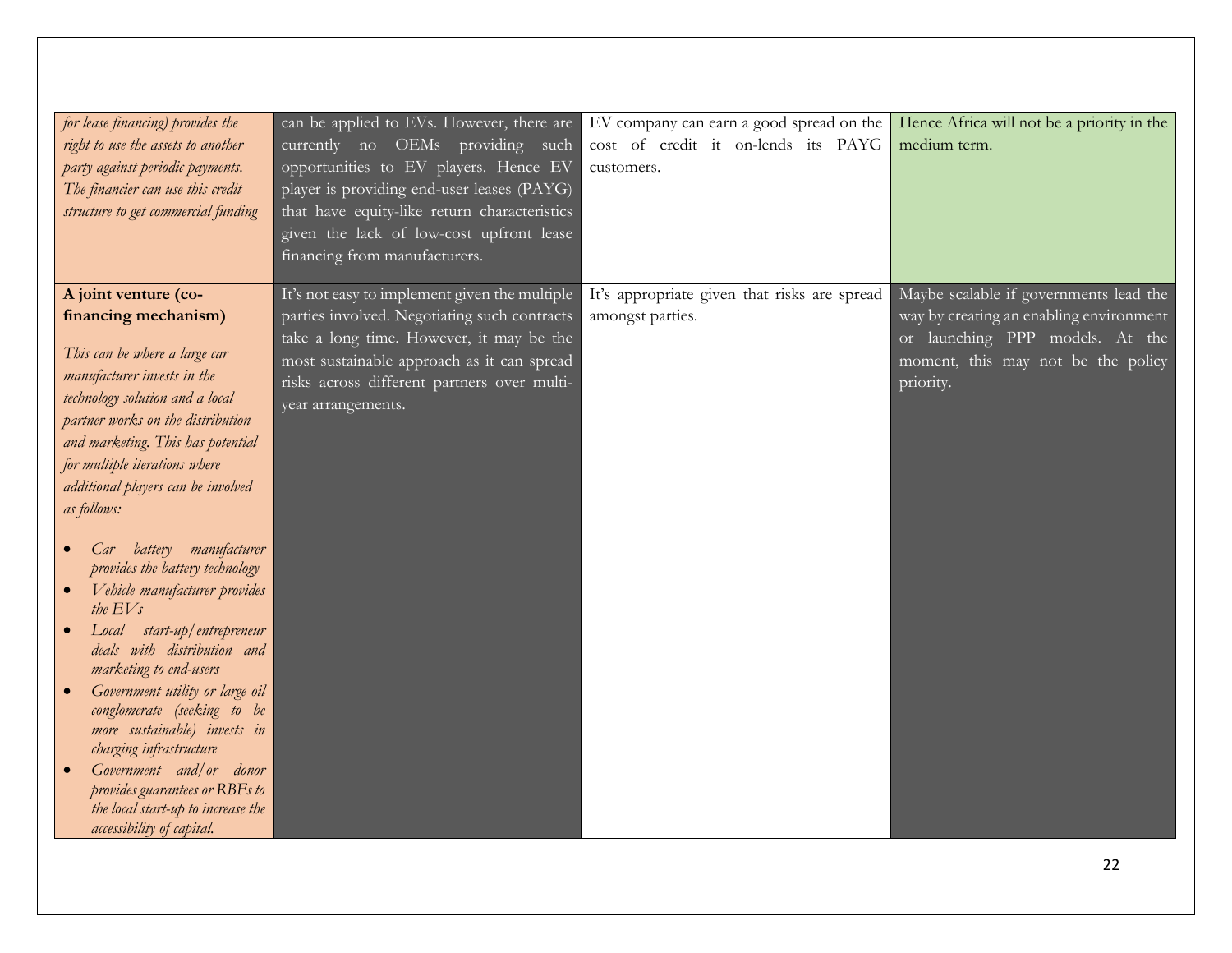The insights from the framework above, helped us allocated ranking scores for each of the three guiding principles across the reviewed financing mechanisms. We then allocated points for each rank category starting from 100 (high score) where each subsequent rank was half of the points in the previous rank i.e., if the high score is 100, then medium score will be half of 100 i.e., 50 and low score would be half of the medium score i.e., 25. This allowed us to allocate an overall score for each financing mechanism. Ranking all the solutions, resulted in the blended finance option as the most suitable mechanism with the highest overall score as it ranked 2.0 in the ease of implementation category, 1.0 in appropriateness for the African E-mobility landscape and 2.0 for scalability (i.e., 50.00+100.00+50.00 = 200.00)

|                                            | <b>Ease of</b><br><b>Implementation</b> | <b>Appropriateness for the</b><br><b>African E-mobility</b><br>landscape | <b>Scalability</b> | <b>Overall</b><br><b>Score</b> |
|--------------------------------------------|-----------------------------------------|--------------------------------------------------------------------------|--------------------|--------------------------------|
| Direct Impact Investments                  | 2.00                                    | 2.00                                                                     | 2.00               | 150.00                         |
| <b>Enhanced Credit Facilty</b>             | 2.00                                    | 2.00                                                                     | 3.00               | 125.00                         |
| Blended Fund with Flexible Repayment Terms | 2.00                                    | 1.00                                                                     | 2.00               | 200.00                         |
| Green/e-mobility Bonds                     | 2.00                                    | 2.00                                                                     | 3.00               | 125.00                         |
| Social Impact Bond                         | 3.00                                    | 3.00                                                                     | 3.00               | 75.00                          |
| Guarantee and Asset Backed Securitization  | 3.00                                    | 2.00                                                                     | 2.00               | 125.00                         |
| <b>Asset Lease Financing</b>               | 3.00                                    | 1.00                                                                     | 2.00               | 175.00                         |
| A joint venture (co-financing mechanism)   | 3.00                                    | 1.00                                                                     | 3.00               | 150.00                         |
|                                            | Rank                                    | Points per rank category                                                 |                    |                                |
| High score                                 | 1.00                                    | 100.00                                                                   |                    |                                |
| Medium score                               | 2.00                                    | 50.00                                                                    |                    |                                |
| Low score                                  | 3.00                                    | 25.00                                                                    |                    |                                |

Source: *Intellecap Calculations*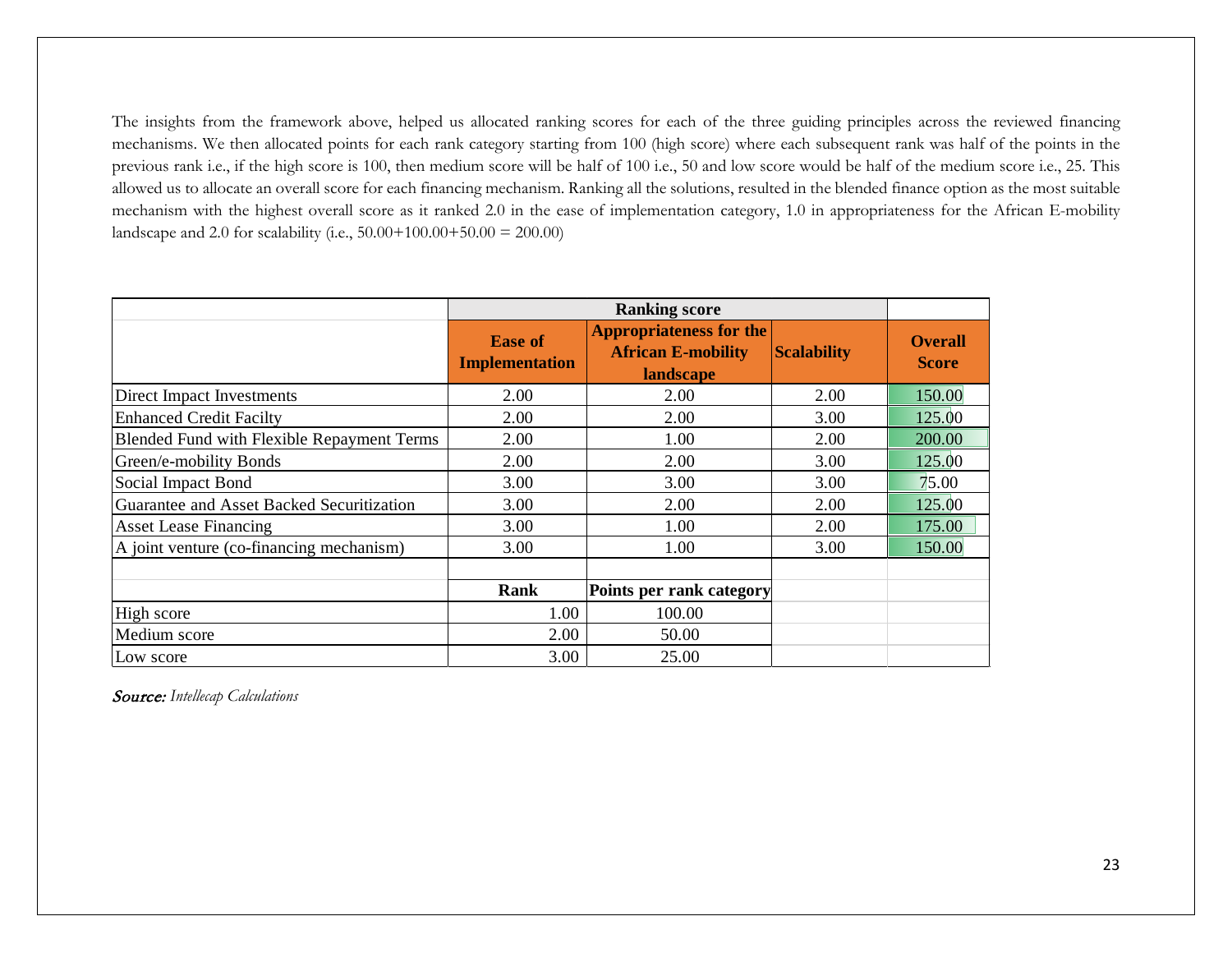## <span id="page-23-0"></span>**Recommendations**

As shown from the ranking metric in the previous section, different financing mechanisms vary in the degree of risk concerning ease of implementation, market appropriateness, and scale. This makes the selection of the optimum financing mechanism more contextual to qualitative aspects and not just quantitative considerations only. In determining the financing mechanism some other factors which have been considered include:

- **Ease of implementation v/s. scalability:** Some financing mechanisms may be easier to implement but harder to scale. For example, equity investments from impact investors such as Factor-E may work well at a single transaction level but not scalable over time as multiple rounds of equity raise may be needed to finance a company's growth plans. In each equity round, the entrepreneur may have their shareholding diluted by subsequent equity investors or existing investors providing additional funding. The investment does not consider funding which is often in USD against projects whose receivables are in local currency. Alternatively, having a blended fund may be relatively difficult to implement as the fundraising by the fund manager may take time (with the only exception being that if the fund is already existing such as sovereign funds, and DFI funds). However, at the same time, such a blended financing mechanism may be an easier path to scale. Hence finding the right balance concerning ease of implementation v/s scalability becomes difficult.
- Market considerations: Given the status of the EV sector in Africa, there are certain financing mechanisms though appropriate for the sector, may not fit currently in terms of timing. For instance, having an asset-backed securitization fund often requires evidence of track record in terms of credit history. They also require maturity of both the technology and business models since debt investors would be only relying on a collateral. Lastly, underwriters for risk mitigation mechanisms such as partial or full risk guarantees need to be available in addition to forex hedging in the case where funding is in a different currency from the business or project receivables. Further, EV technologies and business models are yet to be proven to provide confidence to potential off-balance-sheet debt investors. Also, with the few businesses in the East Africa EV sector now, there may not be a ready market to sell one company's defaulted collateral to another.
- **Market positioning**: Market positioning is impacted by the limited local vehicle manufacturing which limits any EV innovations. For the ICE sector, Africa is one of the largest markets for import of used vehicles and it will continue as it provides a secondary revenue stream to international OEMs which help them migrate to EVs in their own countries, i.e., Europe, Chine and America. Bloomberg research considered markets like the U.S., Europe, China, India, Japan, S. Korea and Australia as the growth markets for EVs in the next 25 years.<sup>[30](#page-23-1)</sup> This, investors are also not considering Africa to a large extent for investment in the EV sector. Market positioning is also influenced by government policies. Initiatives such as tax credits and rebates often have a signalling effect on the market and may serve to catalyse innovations. Developed countries have set ambitious targets and more progressive policies, which discount any small initiatives by governments in developing countries such as Kenya (Kenya reduced EV import duty charges). Moreover, the support of governments in financing also open market for additional private financing. For instance, green bond issues for EVs by Government may strengthen confidence among investors. However, this may not be the priority for most transportation ministries in Africa as road and railway construction have the immediate need and consequently, infrastructure bonds would feature high in the priority.

Considering the above factors and ranking metrics, blended finance could be one of the most appropriate financing solutions for the EV sector in Africa. Blended finance offers a balance between the ease of implementation as well as the potential for scale. It will also enable low-cost capital to support scale for the nascent EV market. Furthermore, it enables both public and private capital to participate with a one-stop

<span id="page-23-1"></span> <sup>30</sup> Bloomberg[; https://bnef.turtl.co/story/evo-2020/page/7](https://bnef.turtl.co/story/evo-2020/page/7)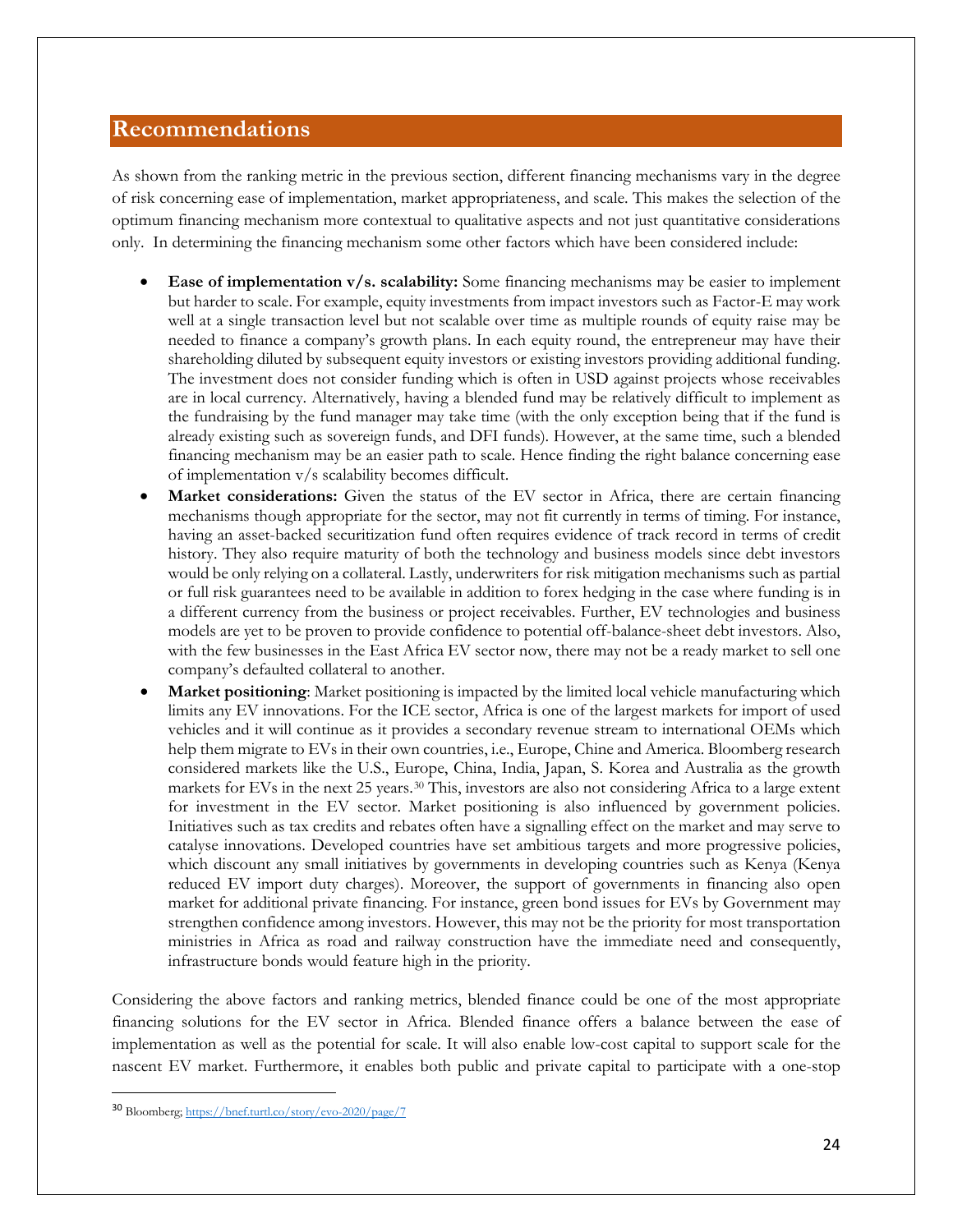solution that facilitates different types of capital with varying risk appetites to complement each other. In the next section, we suggested process to design a blended financing mechanism that might be beneficial for the EV sector in Africa. However, this does not mean that other modes of financing are not necessary as the ranking results highlighted previously shows that others (such as direct investments, asset lease financing and enhanced credit facilities) are equally as important.

#### <span id="page-24-0"></span>**How to design a blended finance structure?**

Blended finance is the mix of catalytic capital from public or philanthropic sources to private sector investment to enable capital for sustainable development. This section looks at how such a blended instrument can be operationalised for the EV sector in E. Africa. Our approach followed a stepwise structured sequence from first principles including jurisdiction considerations of the fund, structure of the fund, expected controls as well as possible institutional investors that might befit such a fund.



#### **Step 1: Identify the jurisdiction for the blended finance fund**

To minimize the overall cost of operation for the fund, careful consideration of the jurisdiction for hosting the fund increase the attractiveness of the proposition to potential investors. The underlying assumption being the benefits of the lower cost of operations which will be passed to the EV companies that would apply for funding. Some of the macro aspects that affect the cost of operations include:

- Taxation levels i.e., corporate tax rates and capital gains tax rates
- Legal set-up and other compliance costs
- Whether or not there are restrictions on capital flows or exchange controls
- Political stability and strength of the legal framework

From the above factors, taxation is the most recurring element as it would be applicable over the lifetime of the fund. Hence the selection of the jurisdiction would be heavily weighted towards this factor. [i](#page-27-0)

#### **Step 2: Design the fund**

After identifying the potential jurisdiction for the fund, and understanding the macroeconomic aspects of the host country, the next step would be designing of the fund. It involves targeting investors, considering the portfolio allocations, types of capital needed as well as the criteria for deployment and operationalizing the fund. The snapshot below highlights structure to the financing mechanism including the location as well as the flow of funds across each stakeholder. The downstream arrows represent the movement of capital from the investors to the fund manager and from the fund manager to the EV companies. While the upstream arrows denote repayment obligations by the EV companies to the fund manager and from the fund manager to the investors (upon fund closure).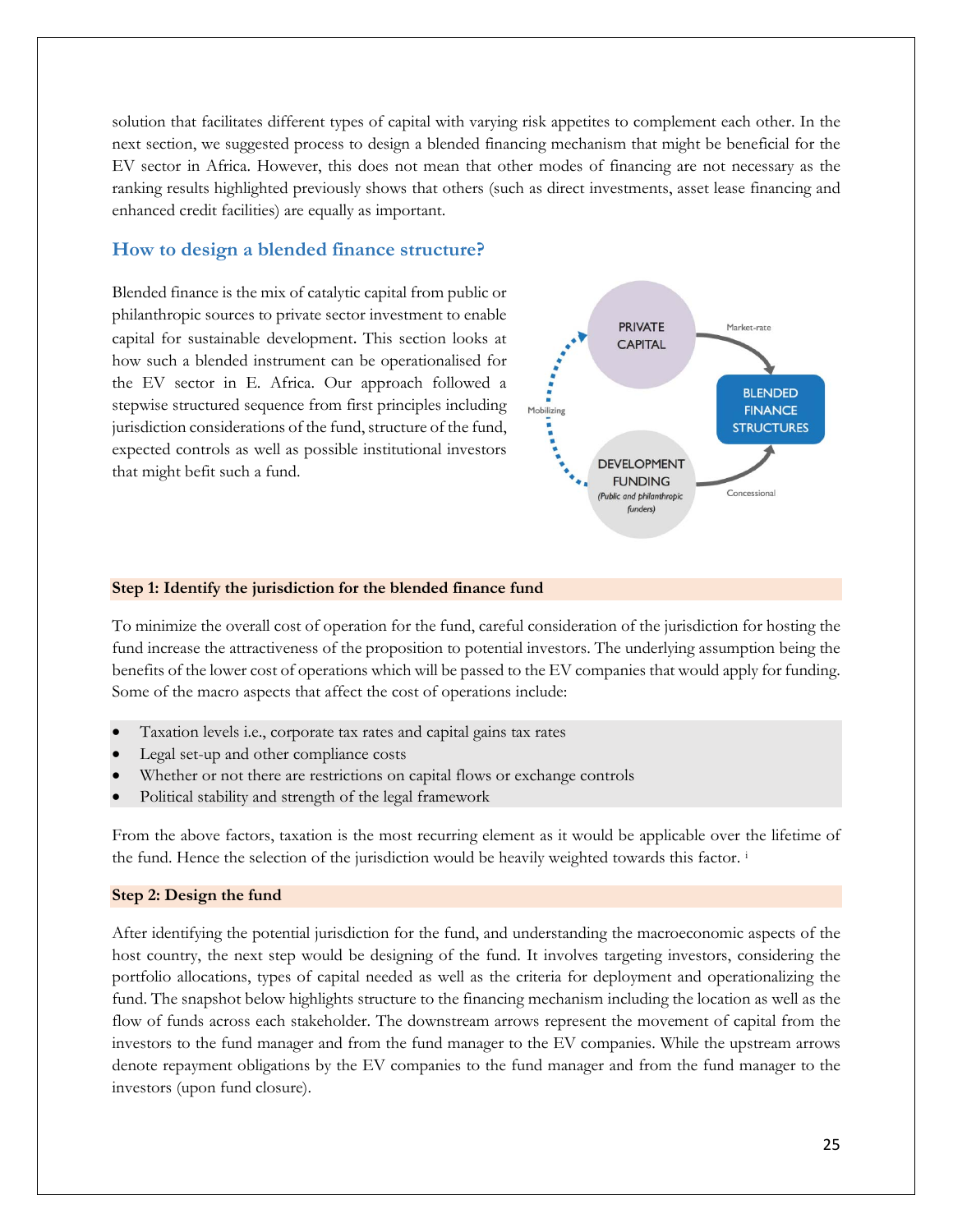

In terms of the implementation of the above structure, it would be important to structure the financing considering the different business models, stages of the business, among others. For instance, an EV company doing pilots will be classified as an early-stage enterprise where the consideration should be more component of grant funding from the pool of funds. This financing would enable the company to test the technology prototype and refine its business model before qualifying for the next stage of funding.

Once a company has understood the market and is ready to scale, it would be classified as a matured stage company thus qualifying for stage-2 financing. This financing could be a blend of milestone-based financing (form of results-based financing) combined with probably debt or equity depending on the intended use of funds. One of the ways to structure it could be that the proceeds from the grant (result-based financing) upon achieving the intended results can be netted off from the loan repayment requirements thus reducing the debt obligation for the borrower.

The table below highlights the stepwise criterion of how stage 1 and stage 2 financing works.

| <b>Stage of financing</b> | Criteria and description                                                   |  |  |
|---------------------------|----------------------------------------------------------------------------|--|--|
| Stage 1                   | <b>Instrument:</b> Blended finance with higher proportion of grant capital |  |  |
|                           | Timeline/tenor: 6-15 months                                                |  |  |
|                           | Criteria for funding                                                       |  |  |
|                           | Registered as a for-profit company or social enterprise.                   |  |  |
|                           | Strong and competent management team.                                      |  |  |
|                           | Proof of concept established with demonstration of technology.             |  |  |
|                           | Formal application, due diligence, and investment committee approval.      |  |  |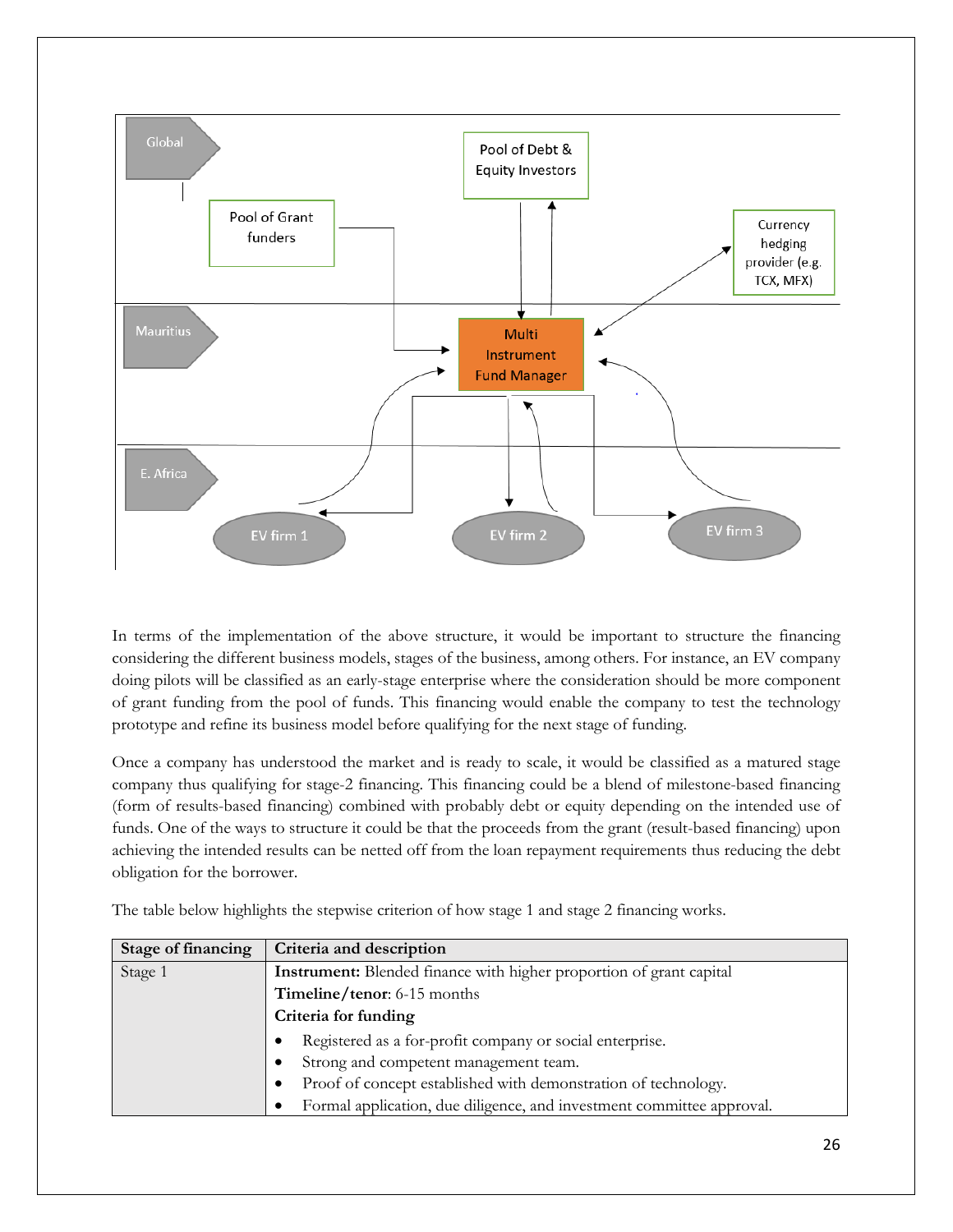|         | Use of funds                                                                                                                     |                                                                                                                        |  |  |
|---------|----------------------------------------------------------------------------------------------------------------------------------|------------------------------------------------------------------------------------------------------------------------|--|--|
|         | Technology refinement i.e., software and/or hardware development including<br>field testing.                                     |                                                                                                                        |  |  |
|         | Business model refinement i.e., testing different revenue models and price<br>offerings.                                         |                                                                                                                        |  |  |
|         | Regulatory compliance i.e., Obtaining licences, necessary certifications,<br>community engagement protocols and other approvals. |                                                                                                                        |  |  |
|         | Post financing requirements                                                                                                      |                                                                                                                        |  |  |
|         | such as:                                                                                                                         | Quarterly reporting by the EV company to the fund manager on pre-agreed KPIs                                           |  |  |
|         |                                                                                                                                  | refined pricing/business model,                                                                                        |  |  |
|         |                                                                                                                                  | documented results,                                                                                                    |  |  |
|         |                                                                                                                                  | refined software and hardware outputs that are independently verified,                                                 |  |  |
|         |                                                                                                                                  | regulatory compliance such as licensing and operational set up etc.                                                    |  |  |
| Stage 2 |                                                                                                                                  | Blended finance with key instrument as Equity                                                                          |  |  |
|         | Timeline/tenor                                                                                                                   | Long-term (more than 7-8 years)                                                                                        |  |  |
|         | for<br>Criteria<br>funding                                                                                                       | The target firm is registered as a for-profit company or<br>$\bullet$<br>social enterprise.                            |  |  |
|         |                                                                                                                                  | Strong and competent management team.                                                                                  |  |  |
|         |                                                                                                                                  | Formal application, due diligence, and investment<br>٠                                                                 |  |  |
|         |                                                                                                                                  | committee approval.                                                                                                    |  |  |
|         |                                                                                                                                  | Demonstrated business model and strategic plan.<br>٠                                                                   |  |  |
|         |                                                                                                                                  | The company has revenue for at least 12 months.<br>٠                                                                   |  |  |
|         |                                                                                                                                  | Willingness to provide preferential equity<br>٠<br>non-<br>controlling stake.                                          |  |  |
|         | Use of funds                                                                                                                     | $\mathrm{of}$<br>manufacturing<br>Setting<br>assembly<br>up<br>$\bullet$<br>or<br>base/operations.                     |  |  |
|         |                                                                                                                                  | Installation of charging infrastructure.<br>$\bullet$                                                                  |  |  |
|         | Post financing                                                                                                                   | Fund manager nominee sits at the investee's board<br>$\bullet$                                                         |  |  |
|         | requirements                                                                                                                     | Reporting of financial and operational performance (at                                                                 |  |  |
|         |                                                                                                                                  | least every 6 months) i.e., financials, sales reports etc.                                                             |  |  |
|         |                                                                                                                                  | Blended finance with key instrument as Debt                                                                            |  |  |
|         | Timeline/tenor                                                                                                                   | Medium-to-long-term (2-7 years) with possible principal                                                                |  |  |
|         |                                                                                                                                  | moratorium initially (depending on the client's cash-flow                                                              |  |  |
|         |                                                                                                                                  | features).                                                                                                             |  |  |
|         | Criteria<br>for                                                                                                                  | Registered as a for-profit company or social enterprise.                                                               |  |  |
|         | funding                                                                                                                          | Strong and competent management team.                                                                                  |  |  |
|         |                                                                                                                                  | Formal application, due diligence, and investment<br>٠<br>committee approval.                                          |  |  |
|         |                                                                                                                                  | Demonstrated business model and strategic plan.<br>٠                                                                   |  |  |
|         |                                                                                                                                  | The company has revenue for at least 12 months.                                                                        |  |  |
|         |                                                                                                                                  | Stable cash flows of the enterprises                                                                                   |  |  |
|         | Use of funds                                                                                                                     | General<br>working capital<br>needs<br>inventory<br>e.g.,<br>٠<br>procurement, pre-financing portfolio base expansion. |  |  |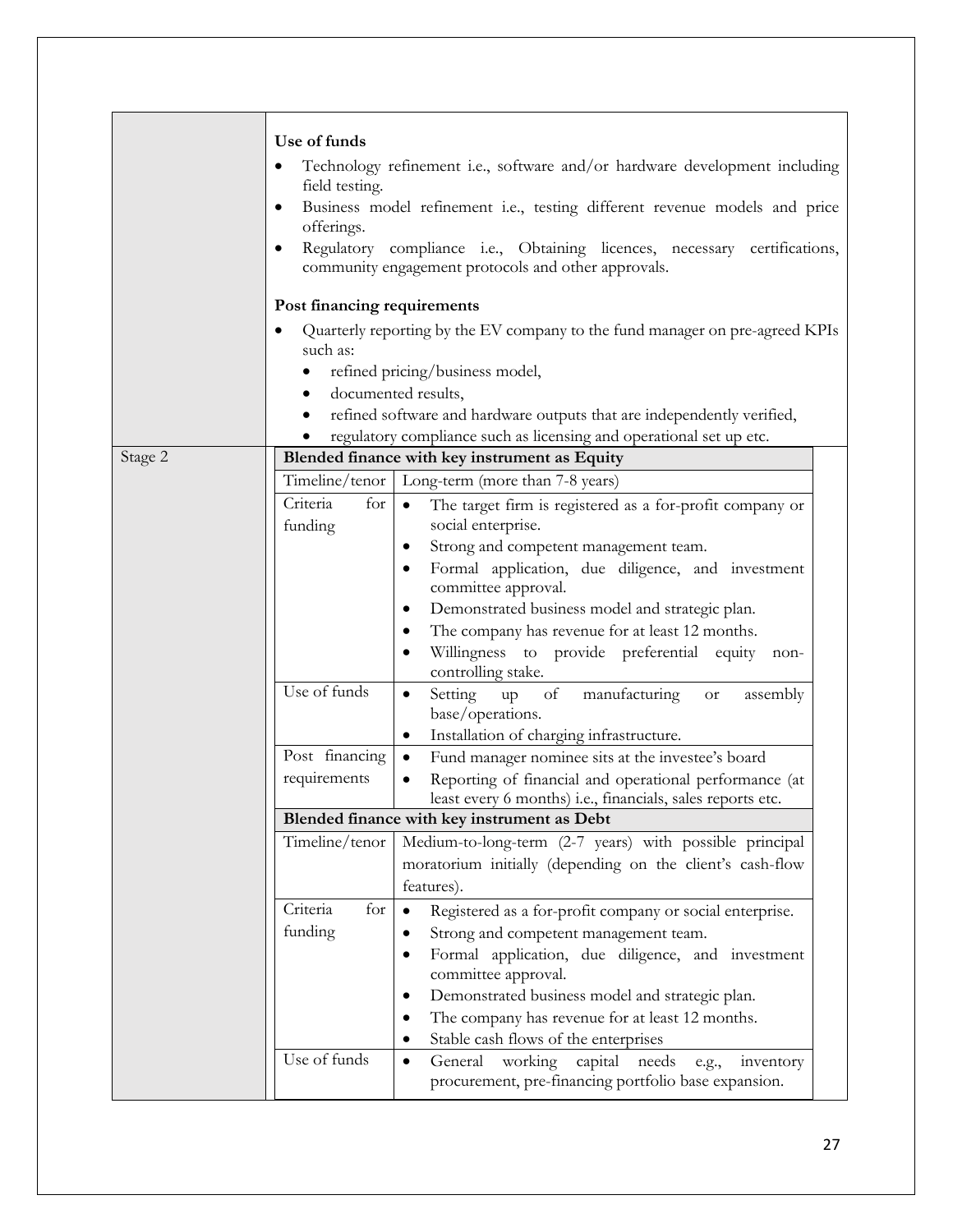| Charging infrastructure or battery technologies (possibly<br>$\bullet$<br>the assets will need to be secured as collateral). |
|------------------------------------------------------------------------------------------------------------------------------|
| Quarterly reporting on loan covenants<br>$\bullet$                                                                           |
| Interest and principal payments                                                                                              |
| Results-Based Financing (RBF) with repayable grant                                                                           |
| 2 years (for RBF) with a 1-year repayment once the<br>conversion to a repayable grant is triggered.                          |
| The financing is provided in parallel to the debt and/or equity                                                              |
| provision explained previously.                                                                                              |
| The criteria that accrue to debt or equity will apply depending                                                              |
| on the corresponding commercial tranche. This is in addition                                                                 |
| to pre-agreed milestones that the RBF financing will be                                                                      |
| measured against. These could include:                                                                                       |
| number of EVs deployed.<br>٠                                                                                                 |
| amount of CO2 emissions replaced.<br>$\bullet$                                                                               |
| Jobs created (directly and indirectly).                                                                                      |
| Gender-related milestones achieved.                                                                                          |
| Matching fund for working capital has the effect of lowering                                                                 |
| the effective cost of capital to the investee.                                                                               |
| The RBF can convert to an interest-free loan, the proceeds                                                                   |
| can be used as an additional income buffer to the fund that is                                                               |
| only accessible to the debt and equity investors upon exit. The                                                              |
| grant providers/donors would not be reimbursed as they had                                                                   |
| provided the funding as part of the de-risking process for the                                                               |
| fund's investors.                                                                                                            |
| Reporting and verification of milestones (every 6<br>$\bullet$                                                               |
| months)                                                                                                                      |
| Issuance of a milestone compliance certificate where<br>٠<br>milestones are met.                                             |
| Issuance of a default notice or letter of conversion<br>$\bullet$                                                            |
| informing the investee that the RBF trigger clause has                                                                       |
| been affected due to not meeting milestones.                                                                                 |
|                                                                                                                              |

#### <span id="page-27-0"></span>**Control Measures for the Fund**

The success of the above structure is highly dependent on effective controls that will ensure that the fund's intended objectives are realised. The considerations highlighted below are some of the key internal control measures that the blended fund needs to deploy to be successful. This list is not exhaustive since the additional lessons will be derived once the fund is operational.

- **Selection of Fund Manager:** The ideal fund manager understands the EV sector, rural segment, innovative business models and can manage multiple instrument structures i.e., debt/equity/grant. This can be a single entity fund manager or a consortium where the fund management roles are distributed. For instance, one manager oversees the grant disbursements while the other oversees the commercial capital for the fund.
- **Portfolio allocation:** There are 4 major ways the fund can spread its risk to enhance its likelihood of bankability. In some of the areas, indicative metrics could be provided while in other general rule of thumb guidelines can be made applicable given the limited base case data sets. Moreover, the optimum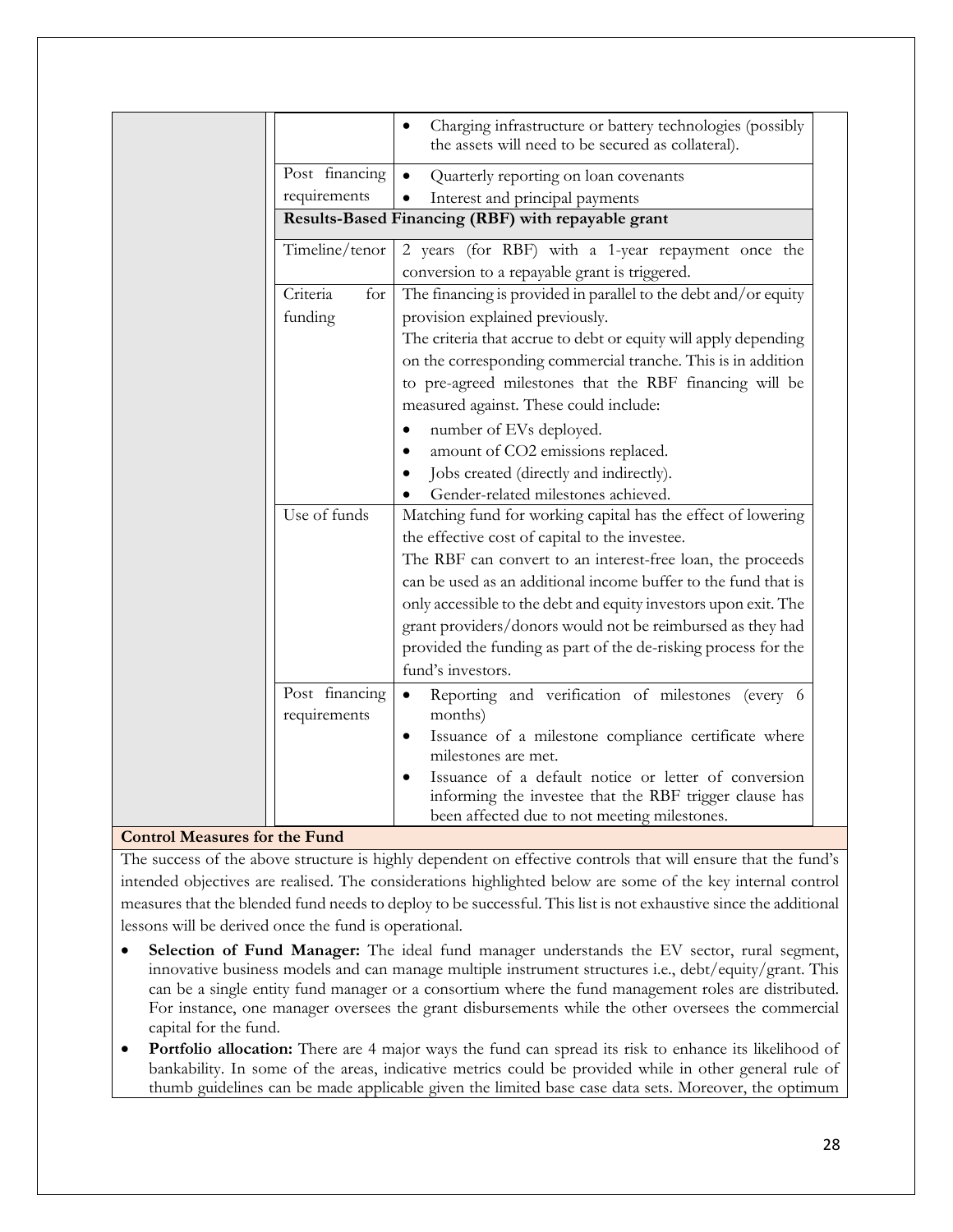portfolio allocation would need to be modelled to provide different return estimates depending on various assumption scenarios. The 4 areas are as follows:

- o **Allocation by stage of investee:** The recommendation includes 80:20 rule of thumb where 80% of the allocated funding is earmarked for stage 2 business models while 20% is earmarked for stage 1 business models. In reality, this may not be possible at the onset of the fund as, in all likelihood, most businesses currently are in the stage 1 category. Hence having a step-down approach where the fund achieves its objective within a reasonable time frame would be appropriate. The overall assumption being that having a larger concentration of the portfolio in stage 2 companies lowers the risk of default and thereby enhances bankability.
- o **Allocation by asset class:** The fund could be distributed across different asset classes to effectively lower the cost of capital. For example, 10% can be allocated for upfront grants, 20% for results-based financing (RBF), 25% for equity investments, while 45% for debt investments. These are worst-case allocation that ensures that the effective cost of capital remains at single digits for the fund and to the downstream investees.

For instance, in the previous sub-section, when assessing the 2-wheeler EV segment in Kenya, the above percentages were used to arrive at an equity allocation of USD 113,497,387 and a debt allocation of USD 204,295,297 (workings are shown previously). Hence the total commercial pull (i.e., excluding upfront grant and RBFs) is USD 317,792,685 over a period. Considering, the proportion of debt to the total commercial capital, this will be 64.29% while equity to total commercial capital is 35.71%.

Assuming an equity return expectation of 15% and a cost of debt at 6%, using the weighted average cost of capital formula/approach an effective cost of capital of 8.6% for the fund could be achieved (considering taxation at 15% for Mauritius corporation tax).

Assuming a spread of 140 basis points or a margin of 1.40% over and above the fund's cost of capital, the investees could be charged a cost of capital of 10% for the debt. Note that the calculation above does not factor, the grant elements and any possible conversion assumptions of RBFs into repayable grants. Hence the cost of capital would effectively be much lower than projected above worst-case assumption.

This shows that achieving single-digit investment rates for EV companies is possible with blended capital. In summary, the formula for calculating the weighted average cost of capital above is shown below:

> The Formula for WACC  $\text{WACC} = \left(\frac{E}{V} \times Re\right) + \left(\frac{D}{V} \times Rd \times (1 - Te)\right)$ where:  $E =$  Market value of the firm's equity  $D={\rm Market}$  value of the firm's debt  $V = E + D$  $Re = Cost of equity$  $Rd = \text{Cost of debt}$  $Tc$  = Corporate tax rate

- o **Allocation by technologies**: This is ensuring that the financing is deployed across all the EV segments i.e., two-wheeler, three-wheeler, four-wheeler etc. in the proportion of demand. This will ensure that there is diversity for the fund but availability of finance for the EV technology thus reducing potential payment risks.
- o **Allocation by markets:** There are many EV enterprises in East Africa including Kenya, Uganda, Rwanda, Tanzania, among others. Evaluation and financing across region diversify financing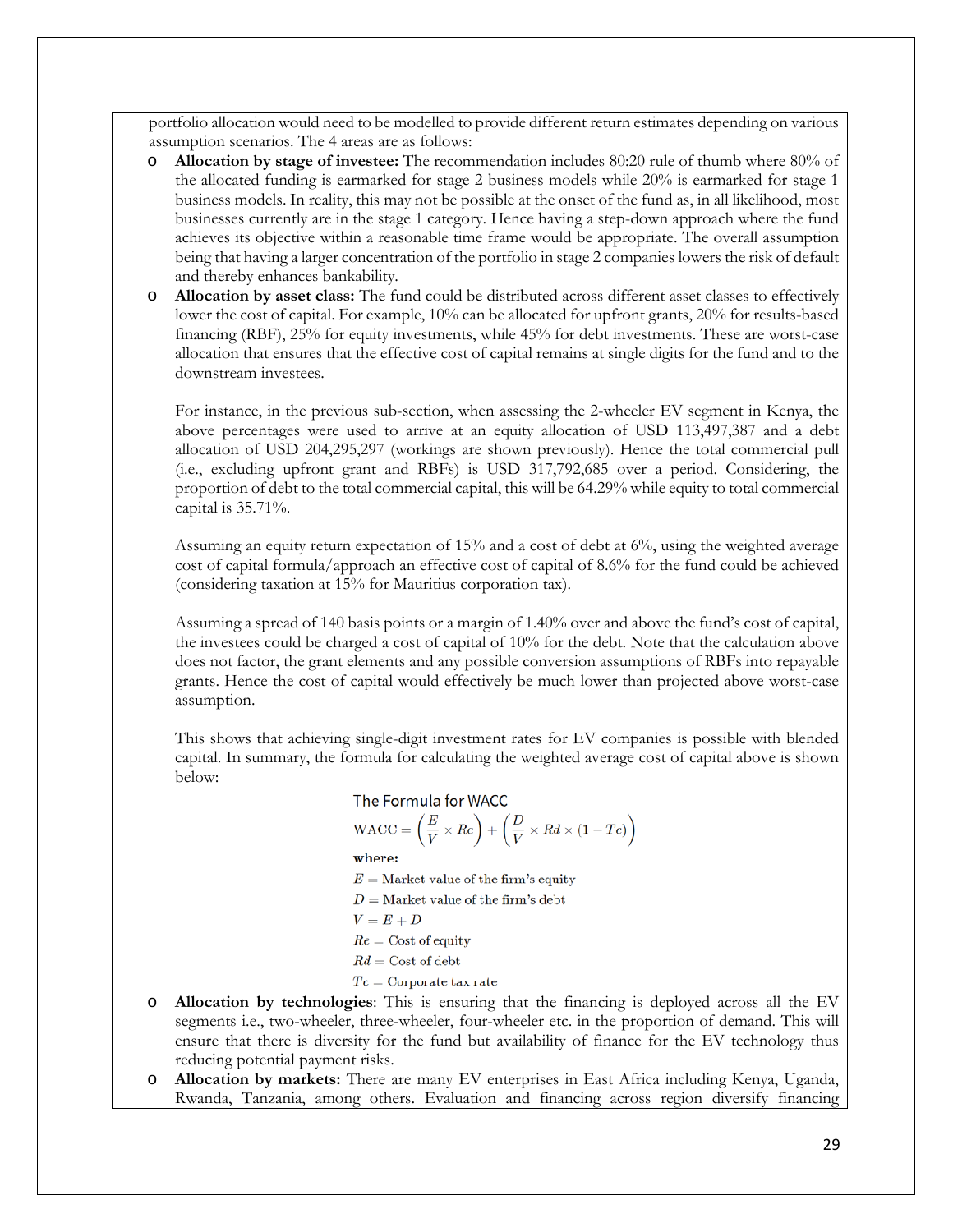deployment and acts as a risk mitigation factor to any macro risks (especially political risks). The longterm proposition could ensure expansion of this fund to other jurisdictions thus effectively making it a Pan-African blended instrument like funds managed by DFIs like AFDB.

- **Cost controls**: Maintaining the overall cost of operations for the fund as low as possible is an important feature for the fund manager. Some of the ways for cost management include:
	- o **Digitizing processes**: Funding applications can be digitized; screening and processing of applications can be digitized as well to lower the cost of human resource which ultimately gets calculated into the cost of capital for investees. Some other ways could be having a pool of advisors who assess applications and are remunerated based on time allocated rather than being on payroll.
	- o **Sourcing of low-cost investment capital:** The process of obtaining funding needs to be considered by the fund manager. Accessing low-cost capital from DFIs, foundations, charities, pension funds and governments is critical for achieving cost efficiencies.
	- o **Deployment:** Faster deployment of capital will ensure that the funds remain in circulation and the funds earn higher management fees, returns as well as meet any hurdle requirements set by the fund investors. Faster deployment can also allow for redeployment of capital within the fund life in case an investee's investment matures mid-way through the fund lifecycle.

The table below shows the 5-year projected revenue mapped for various EV segments in Kenya. This is based on the combination of past growth rate data drawn from vehicle imports against a government target of 5% of EV sales to total vehicle imports by 2025. Considering the 2-wheeler EV segment only, the projected cumulated revenues will be USD 648,556,500. Assuming a 30% gross margin, the projected cumulative cost of sales will be USD 453,989,550.

|                             | 2021        | 2022         | 2023          | 2024          | 2025            |
|-----------------------------|-------------|--------------|---------------|---------------|-----------------|
| 2-wheeler EVs               | \$1,231,500 | \$6,738,000  | \$36,864,000  | \$201,687,000 | \$402,036,000   |
| 3-wheeler EVs               | \$495,000   | \$1,962,500  | \$7,777,500   | \$16,367,500  | \$28,560,000    |
| 4-wheeler<br>small EVs      | \$3,996,000 | \$24,216,000 | \$146,772,000 | \$889,584,000 | \$2,191,428,000 |
| 4-wheeler Bus<br><b>EVs</b> | \$2,664,000 | \$16,144,000 | \$97,848,000  | \$593,056,000 | \$1,460,952,000 |

The table below shows a possible capital split and the funding partners that could fill up the funding gap to realize an effective blended structure. The suggestion would be a reasonable capital split that would be beneficial for the different capital needs of the EV business.

| Capital type              |                     | Capital allocation using   Potential Investor Entities |
|---------------------------|---------------------|--------------------------------------------------------|
|                           | a case of 2-wheeler |                                                        |
| Upfront Grant (i.e., 10%) | USD 45,398,955      | <b>FCDO</b>                                            |
|                           |                     | Siemens Stiftung (Foundation)                          |
|                           |                     | Shell Foundation                                       |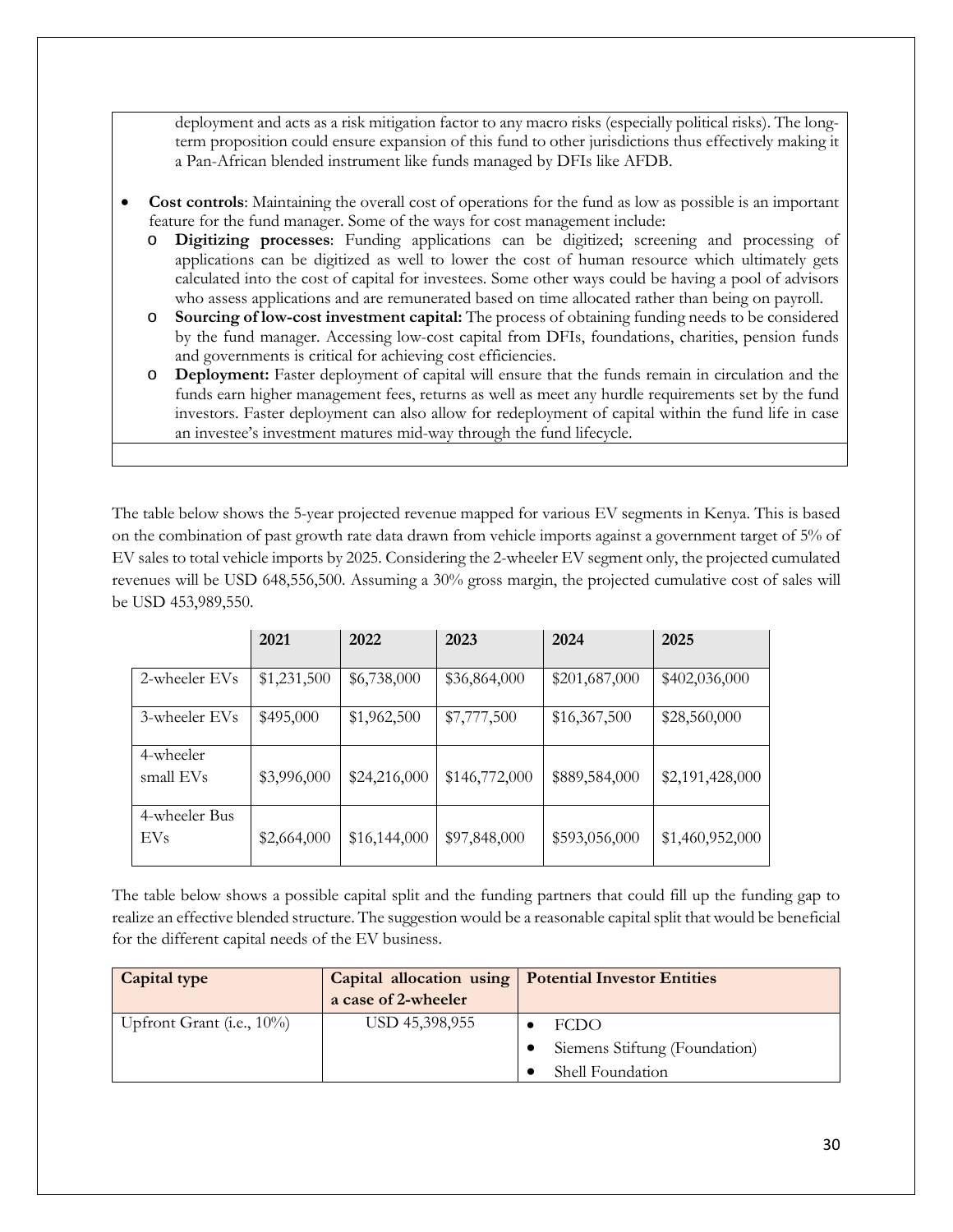| Results based financing (i.e.,<br>$20\%$                                         | USD 90,797,910  | <b>EEP</b> Africa<br>$\bullet$<br>Shell Foundation                                                                                                                                                                                                     |  |
|----------------------------------------------------------------------------------|-----------------|--------------------------------------------------------------------------------------------------------------------------------------------------------------------------------------------------------------------------------------------------------|--|
| Equity (i.e., $25\%$ )                                                           | USD 113,497,387 | Factor-E<br>$\bullet$<br>Infraco<br>DFC.                                                                                                                                                                                                               |  |
| with<br>Commercial<br>debt<br>concessional<br>matching<br>funding $(i.e., 45\%)$ | USD 204,295,297 | Repayable grant/interest-free debt:<br>٠<br>EEP Africa<br>$\Omega$<br>DFC.<br>$\Omega$<br>Commercial debt:<br>Symbiotics<br>$\circ$<br>Yunus Social Fund<br>$\Omega$<br>PG Impact<br>O<br>Oiko Credit<br>$\Omega$<br>Crowdfunding platforms<br>$\circ$ |  |
| Total                                                                            | USD 453,989,550 | At Blended Instrument pricing                                                                                                                                                                                                                          |  |

The figure below indicates some of the blended finance providers:





Number of financial commitments (2014-2020)